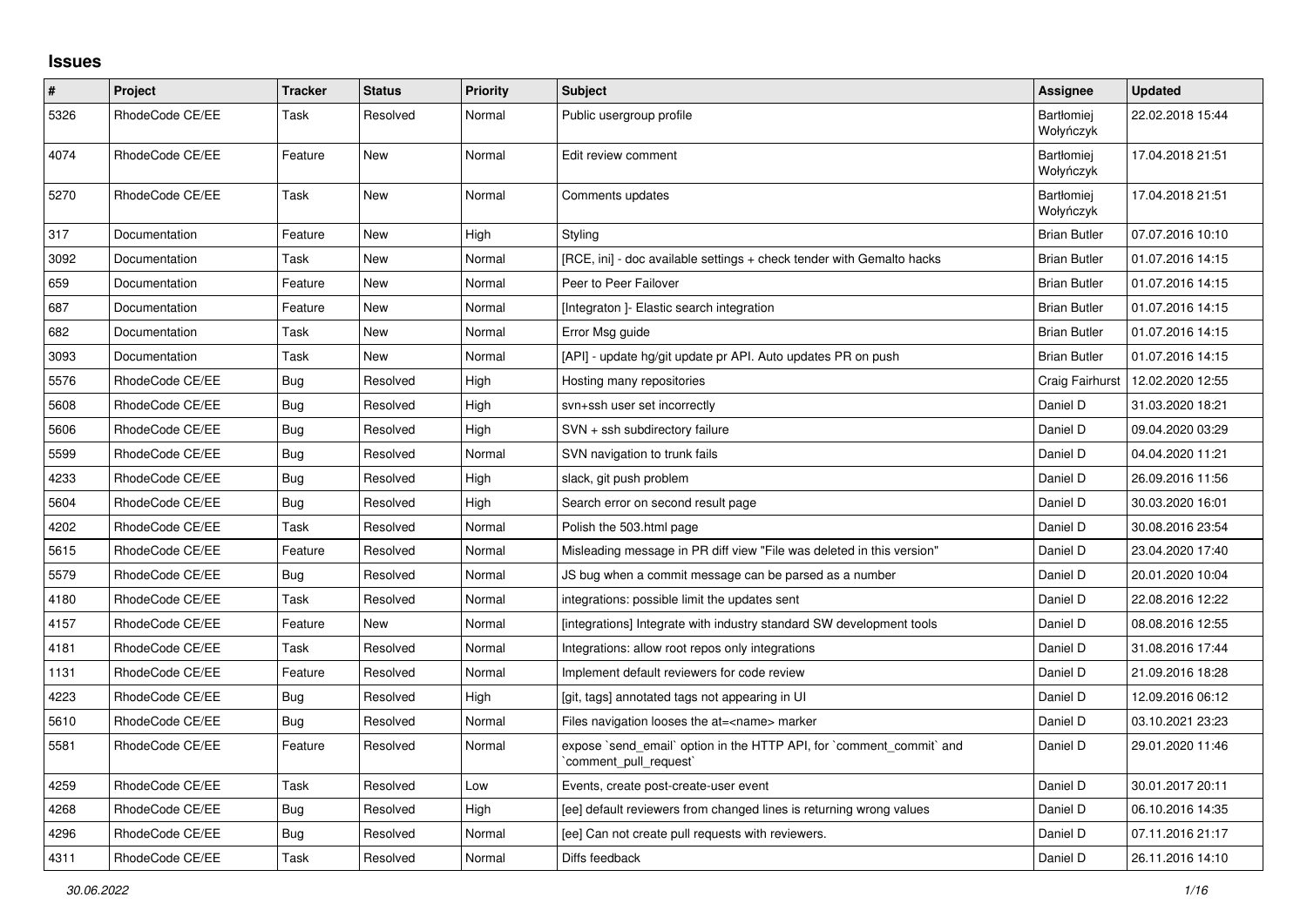| $\vert$ # | Project         | <b>Tracker</b> | <b>Status</b> | Priority | <b>Subject</b>                                                                                                       | <b>Assignee</b>      | <b>Updated</b>                   |
|-----------|-----------------|----------------|---------------|----------|----------------------------------------------------------------------------------------------------------------------|----------------------|----------------------------------|
| 4183      | RhodeCode CE/EE | Feature        | Resolved      | Normal   | Different roles for PR reviewers                                                                                     | Daniel D             | 12.10.2020 23:13                 |
| 4238      | RhodeCode CE/EE | Task           | Resolved      | Normal   | default reviewers updates                                                                                            | Daniel D             | 06.10.2016 14:26                 |
| 5602      | RhodeCode CE/EE | Feature        | Resolved      | Normal   | Copy full path only copies partial                                                                                   | Daniel D             | 30.03.2020 16:04                 |
| 4120      | RhodeCode CE/EE | Task           | <b>New</b>    | Normal   | [ce] replace get_repo_nodes api                                                                                      | Daniel D             | 17.04.2018 21:49                 |
| 4246      | RhodeCode CE/EE | Task           | <b>New</b>    | Normal   | [ce, ee, vcs, git] add tests for annotated git tags                                                                  | Daniel D             | 13.02.2018 18:03                 |
| 4256      | RhodeCode CE/EE | Bug            | <b>New</b>    | Normal   | [ce, ee, ux] Source code highlight colors conflict with red/green inserted/deleted<br>blocks                         | Daniel D             | 03.10.2016 05:00                 |
| 4288      | RhodeCode CE/EE | Task           | Resolved      | Normal   | [ce, ee] unify controllers that use diffs                                                                            | Daniel D             | 02.08.2017 11:41                 |
| 4208      | RhodeCode CE/EE | Bug            | <b>New</b>    | Normal   | [ce, ee] test errors get hidden by error page                                                                        | Daniel D             | 14.09.2016 12:00                 |
| 4110      | RhodeCode CE/EE | Bug            | In Progress   | Normal   | [ce, ee] repos can be named admin, static                                                                            | Daniel D             | 20.07.2016 19:51                 |
| 4225      | RhodeCode CE/EE | Feature        | Resolved      | Normal   | [ce, ee] repo group integrations cascade to child repo groups                                                        | Daniel D             | 14.09.2016 11:12                 |
| 4175      | RhodeCode CE/EE | Feature        | Resolved      | Normal   | [ce, ee] repo group integrations                                                                                     | Daniel D             | 16.08.2016 20:00                 |
| 4179      | RhodeCode CE/EE | Task           | New           | Normal   | [ce, ee] refine perms summary list                                                                                   | Daniel D             | 14.09.2016 12:09                 |
| 4092      | RhodeCode CE/EE | Bug            | Feedback      | Normal   | [ce, ee] Redmine/JIRA integrations - smart commits                                                                   | Daniel D             | 21.07.2016 12:59                 |
| 4091      | RhodeCode CE/EE | Bug            | Resolved      | Normal   | [ce, ee] Redmine integration blocks for 30 seconds if redmine server not available                                   | Daniel D             | 15.07.2016 12:26                 |
| 4232      | RhodeCode CE/EE | Feature        | <b>New</b>    | Normal   | [ce, ee, pr, compare] redo diffs, support side by side diffs, html diffs                                             | Daniel D             | 25.10.2016 15:40                 |
| 4173      | RhodeCode CE/EE | <b>Bug</b>     | Resolved      | Urgent   | [ce, ee] mysql recycle pool timeout not working                                                                      | Daniel D             | 16.08.2016 22:02                 |
| 4267      | RhodeCode CE/EE | Feature        | Resolved      | Normal   | [ce, ee] jira tracker integration wildcard project key support                                                       | Daniel D             | 10.10.2016 20:13                 |
| 4197      | RhodeCode CE/EE | Task           | <b>New</b>    | Normal   | [ce, ee] get list of users with their permissions to a repository                                                    | Daniel D             | 22.09.2017 10:30                 |
| 4147      | RhodeCode CE/EE | Task           | <b>New</b>    | Normal   | [ce, ee, docs] Events documentation                                                                                  | Daniel D             | 15.08.2016 12:33                 |
| 4289      | RhodeCode CE/EE | Task           | <b>New</b>    | Low      | [ce, ee] clean up pygments lexer functions + handling                                                                | Daniel D             | 21.10.2016 14:44                 |
| 4278      | RhodeCode CE/EE | <b>Bug</b>     | Resolved      | Normal   | [admin] Clicking the save button in admin -> settings -> issue tracker leads to<br>exception if no patterns entered. | Daniel D             | 18.10.2016 13:38                 |
| 4153      | RhodeCode CE/EE | Task           | Resolved      | Normal   | Optimize readme fetching by changing the system of readme detection                                                  | Johannes<br>Bornhold | 09.09.2016 10:17                 |
| 4199      | RhodeCode CE/EE | Bug            | Resolved      | High     | investigate: ongoing SSL problems when switching to 4.X from 3.X                                                     | Johannes<br>Bornhold | 15.09.2016 13:14                 |
| 3971      | RhodeCode CE/EE | <b>Bug</b>     | Resolved      | Normal   | [ce, vcs] Merge requests/Pull requests failing due to rebase problem                                                 | Johannes<br>Bornhold | 19.07.2016 15:54                 |
| 4194      | RhodeCode CE/EE | Task           | Resolved      | Normal   | move svn http backend out of labs into a real VCS settings                                                           | Lisa Quatmann        | 14.09.2016 23:16                 |
| 3488      | RhodeCode CE/EE | Bug            | Resolved      | Normal   | [frontend, styling] update icon font                                                                                 |                      | Lisa Quatmann   04.10.2016 13:27 |
| 4254      | RhodeCode CE/EE | <b>Bug</b>     | Resolved      | Normal   | [frontend] 500 Internal Server Error with i18n-ed pages                                                              | Lisa Quatmann        | 30.09.2016 14:38                 |
| 4224      | RhodeCode CE/EE | Bug            | Resolved      | Normal   | [docs] update docs re: removing old instances when switching editions                                                | Lisa Quatmann        | 11.10.2016 15:36                 |
| 4121      | RhodeCode CE/EE | Bug            | Resolved      | Normal   | [ce, ee] server announcement has extra margin                                                                        |                      | Lisa Quatmann   26.09.2016 14:00 |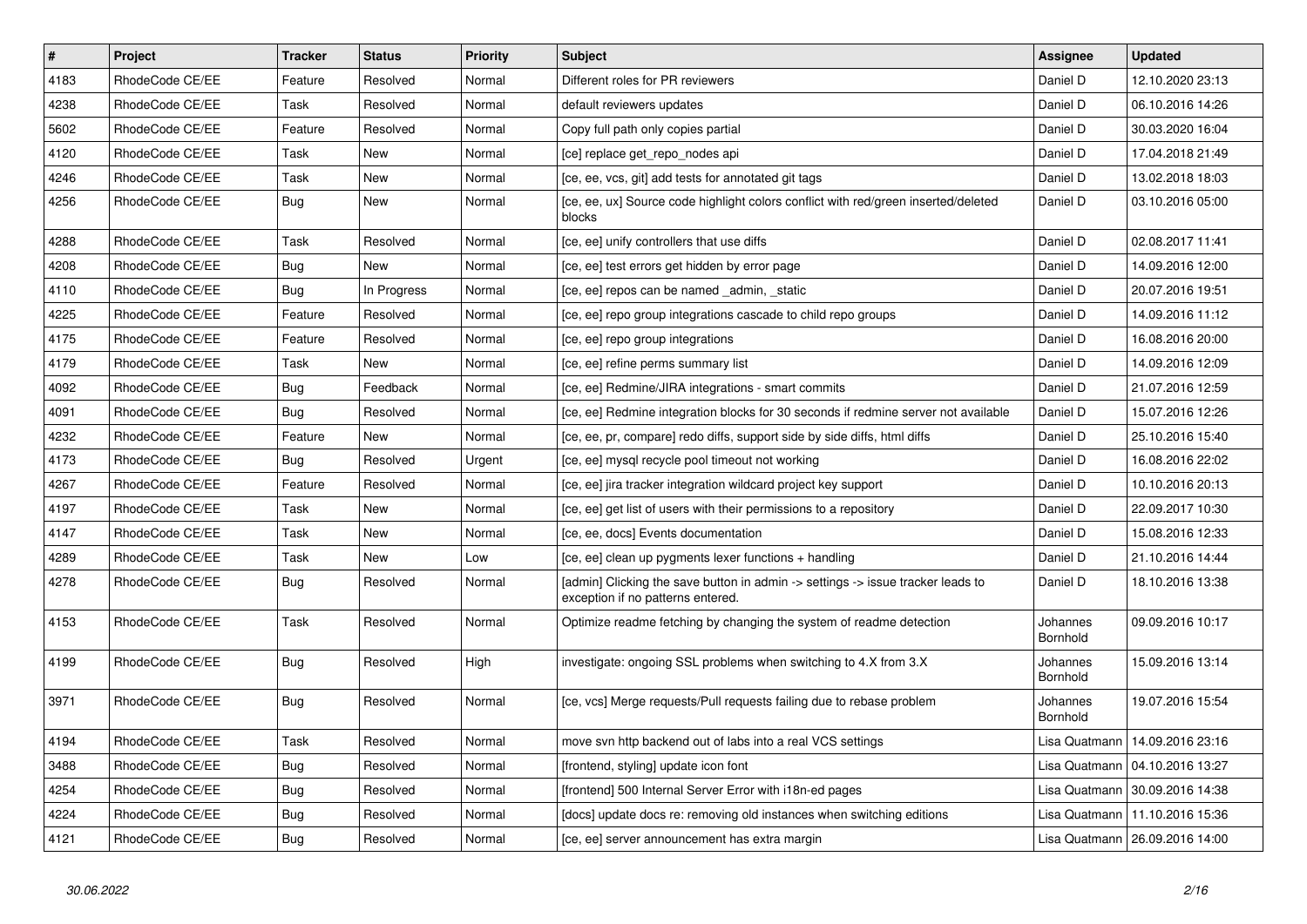| $\vert$ # | Project         | <b>Tracker</b> | <b>Status</b> | <b>Priority</b> | <b>Subject</b>                                                                                     | Assignee                            | <b>Updated</b>   |
|-----------|-----------------|----------------|---------------|-----------------|----------------------------------------------------------------------------------------------------|-------------------------------------|------------------|
| 4065      | RhodeCode CE/EE | <b>Bug</b>     | Resolved      | Normal          | [ux, login] 404 on login after comment attempt                                                     | Marcin<br>Kuzminski<br>[CTO]        | 04.07.2016 00:40 |
| 4276      | RhodeCode CE/EE | <b>Bug</b>     | Resolved      | Normal          | System info page uses mercurial/git versions from RhodeCode instead of VCSServer                   | Marcin<br>Kuzminski<br>[CTO]        | 14.11.2016 21:19 |
| 5382      | RhodeCode CE/EE | Feature        | <b>New</b>    | Normal          | Support for repository aliases                                                                     | Marcin<br>Kuzminski<br><b>[CTO]</b> | 04.09.2017 15:17 |
| 5441      | RhodeCode CE/EE | Feature        | <b>New</b>    | Low             | Some files not parsed as XML files                                                                 | Marcin<br>Kuzminski<br>[CTO]        | 12.06.2018 12:23 |
| 4178      | RhodeCode CE/EE | Bug            | Resolved      | Normal          | RhodeCode EE OVA VM wont run on a ESX 6.0 host                                                     | Marcin<br>Kuzminski<br>[CTO]        | 15.09.2016 13:25 |
| 4670      | RhodeCode CE/EE | Task           | Resolved      | Normal          | Release 4.5.1                                                                                      | Marcin<br>Kuzminski<br>[CTO]        | 06.12.2016 21:13 |
| 4297      | RhodeCode CE/EE | Task           | Resolved      | Normal          | redo the my-pull-requests page to use the datagrid                                                 | Marcin<br>Kuzminski<br>[CTO]        | 01.11.2016 09:31 |
| 5442      | RhodeCode CE/EE | Feature        | Resolved      | Low             | Preview of Jupyter notebooks                                                                       | Marcin<br>Kuzminski<br>[CTO]        | 16.01.2019 16:33 |
| 5150      | RhodeCode CE/EE | Task           | Resolved      | Normal          | Password reset promts in my account should be hidden in accounts that are not of<br>type rhodecode | Marcin<br>Kuzminski<br>[CTO]        | 02.01.2017 16:34 |
| 3483      | RhodeCode CE/EE | <b>Bug</b>     | New           | Normal          | oauth: disable 3rd party registration if RhodeCode registration is disabled                        | Marcin<br>Kuzminski<br>[CTO]        | 13.04.2016 12:13 |
| 4000      | RhodeCode CE/EE | Feature        | <b>New</b>    | Normal          | Make compare more functional                                                                       | Marcin<br>Kuzminski<br>[CTO]        | 18.11.2017 19:11 |
| 5386      | RhodeCode CE/EE | Task           | Resolved      | Normal          | Increase security for Email Change                                                                 | Marcin<br>Kuzminski<br>[CTO]        | 17.02.2018 17:29 |
| 4193      | RhodeCode CE/EE | Feature        | In Progress   | Normal          | Improve Filter Functionality in the Change Log                                                     | Marcin<br>Kuzminski<br>[CTO]        | 22.09.2017 10:25 |
| 5257      | RhodeCode CE/EE | <b>Bug</b>     | New           | Normal          | Git repository with big binary file provokes error and strange behavior/memory leak<br>of RH.      | Marcin<br>Kuzminski<br>[CTO]        | 23.03.2017 22:02 |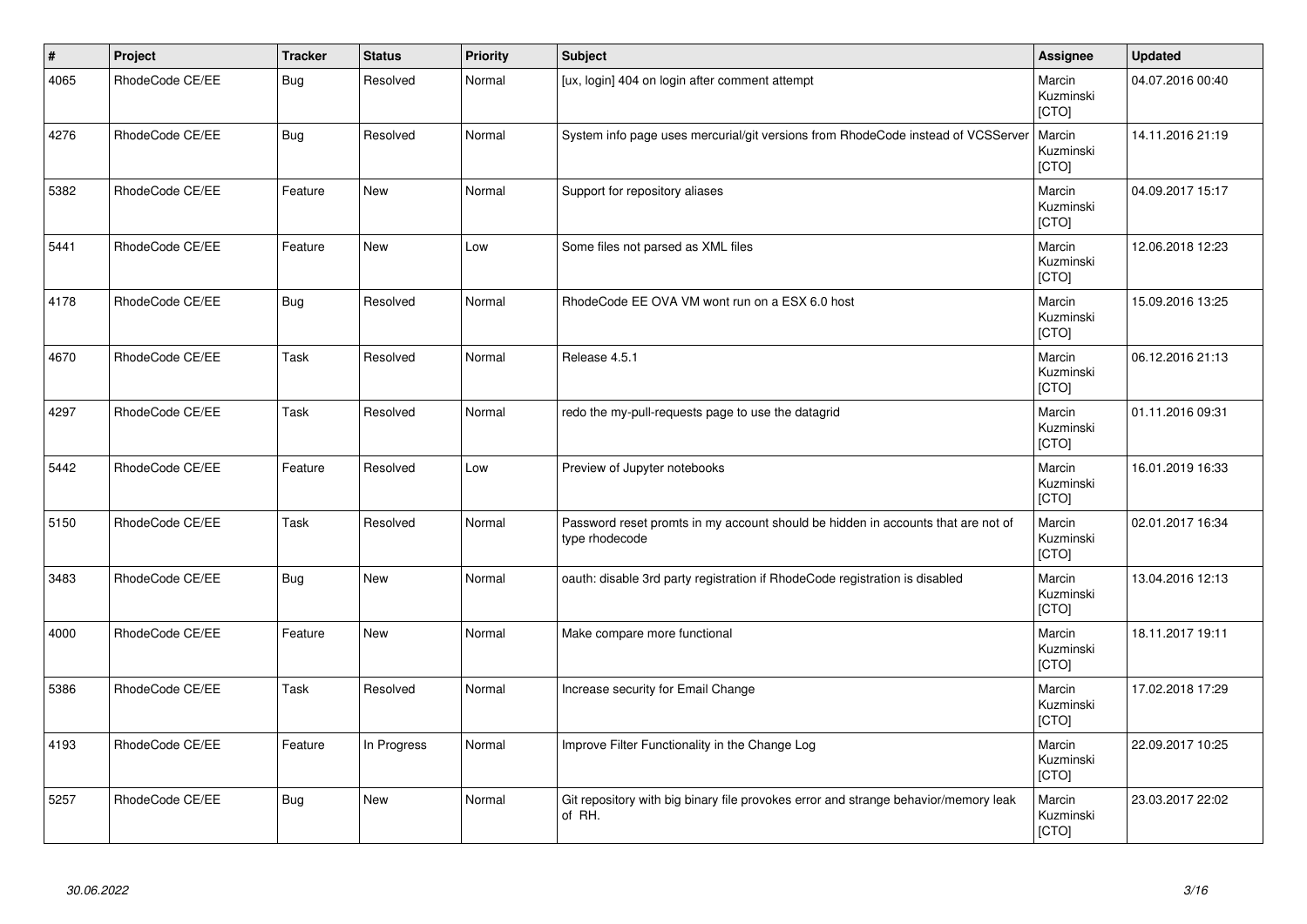| $\vert$ # | Project         | <b>Tracker</b> | <b>Status</b> | <b>Priority</b> | <b>Subject</b>                                              | Assignee                     | <b>Updated</b>   |
|-----------|-----------------|----------------|---------------|-----------------|-------------------------------------------------------------|------------------------------|------------------|
| 4281      | RhodeCode CE/EE | Task           | Resolved      | Normal          | Fix docs on To `increase database performance`              | Marcin<br>Kuzminski<br>[CTO] | 18.10.2016 16:39 |
| 4184      | RhodeCode CE/EE | <b>Bug</b>     | Resolved      | High            | fix content INT overflow bug                                | Marcin<br>Kuzminski<br>[CTO] | 23.08.2016 10:31 |
| 4035      | RhodeCode CE/EE | <b>Bug</b>     | In Progress   | Normal          | failed to create whoosh index                               | Marcin<br>Kuzminski<br>[CTO] | 06.07.2016 00:04 |
| 5653      | RhodeCode CE/EE | Feature        | <b>New</b>    | Normal          | Extend SSH clone to support cloning by repo id.             | Marcin<br>Kuzminski<br>[CTO] | 17.02.2021 12:58 |
| 4036      | RhodeCode CE/EE | <b>Bug</b>     | Resolved      | Normal          | encrypted clone_uri can throw unicodeerror after key change | Marcin<br>Kuzminski<br>[CTO] | 27.06.2016 19:38 |
| 4213      | RhodeCode CE/EE | Feature        | <b>New</b>    | High            | Embed PostgreSQL database                                   | Marcin<br>Kuzminski<br>[CTO] | 03.09.2016 23:45 |
| 3556      | RhodeCode CE/EE | Task           | Resolved      | Normal          | Disable and rename initial_repo_scan flag                   | Marcin<br>Kuzminski<br>[CTO] | 22.04.2016 14:33 |
| 4155      | RhodeCode CE/EE | <b>Bug</b>     | Resolved      | Low             | Date of Last Change is not displayed correctly              | Marcin<br>Kuzminski<br>[CTO] | 21.01.2020 02:20 |
| 4245      | RhodeCode CE/EE | Task           | Resolved      | Normal          | Convert control command to use http mode by default         | Marcin<br>Kuzminski<br>[CTO] | 14.10.2016 16:13 |
| 3454      | RhodeCode CE/EE | Task           | Feedback      | Normal          | [ce/ee] visually differentiate the two editions             | Marcin<br>Kuzminski<br>[CTO] | 10.08.2016 03:30 |
| 4211      | RhodeCode CE/EE | Feature        | Resolved      | Normal          | [ce, ee] increase webhook flexibility                       | Marcin<br>Kuzminski<br>[CTO] | 20.06.2022 10:55 |
| 4219      | RhodeCode CE/EE | Feature        | Resolved      | Normal          | [ce, ee] Add mandatory reviewers for pull requests          | Marcin<br>Kuzminski<br>[CTO] | 20.06.2017 15:23 |
| 4282      | RhodeCode CE/EE | Task           | Resolved      | Normal          | Add inode limit together with disk usage                    | Marcin<br>Kuzminski<br>[CTO] | 19.10.2016 12:18 |
| 4250      | RhodeCode CE/EE | <b>Bug</b>     | Resolved      | Normal          | Adding a reviewer into existing PR doesn't set a reason.    | Marcin<br>Kuzminski<br>[CTO] | 07.10.2016 20:05 |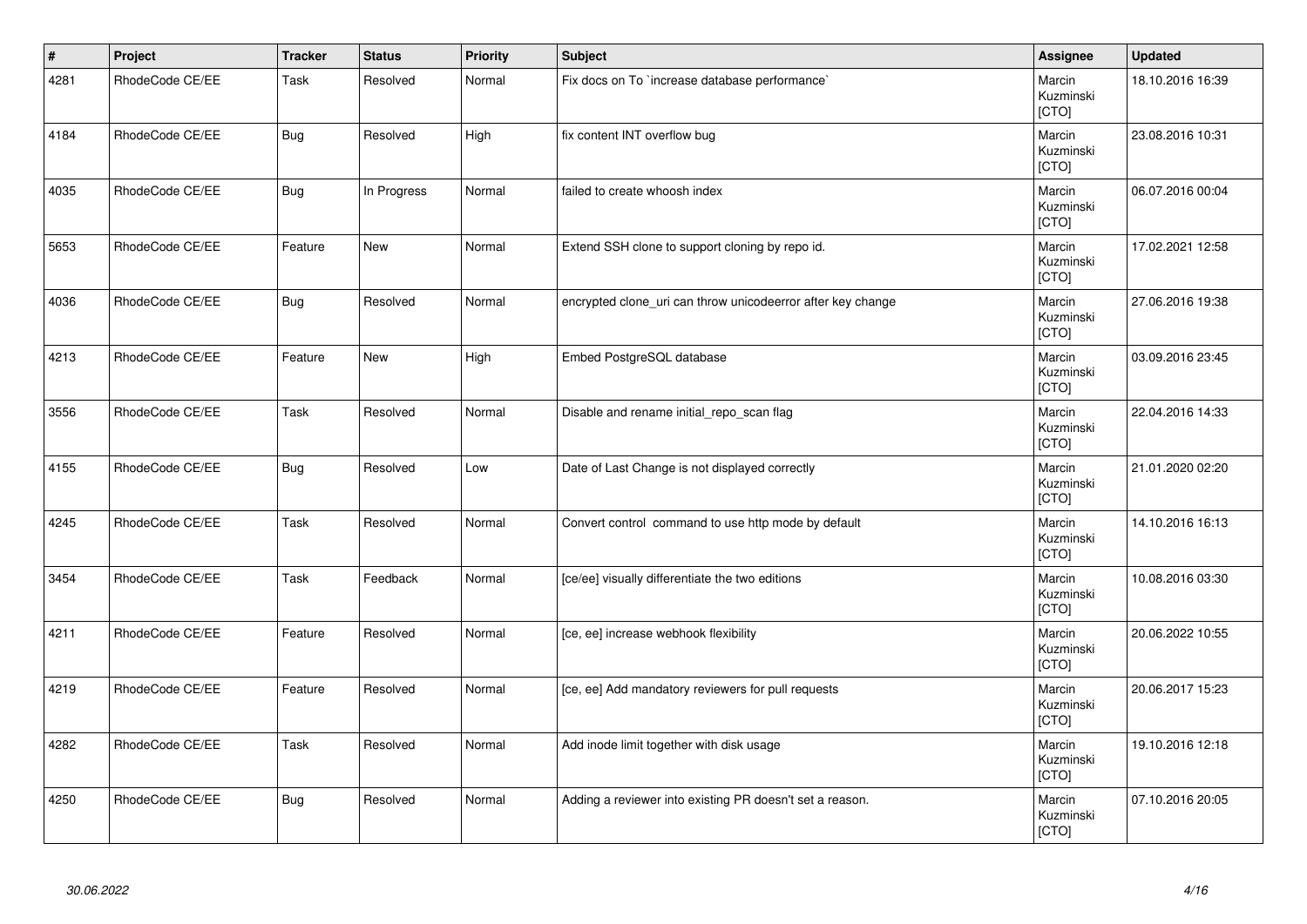| $\pmb{\#}$ | Project              | <b>Tracker</b> | <b>Status</b> | <b>Priority</b> | Subject                                                                                              | <b>Assignee</b>              | <b>Updated</b>                    |
|------------|----------------------|----------------|---------------|-----------------|------------------------------------------------------------------------------------------------------|------------------------------|-----------------------------------|
| 3549       | RhodeCode CE/EE      | Bug            | Resolved      | Normal          | [4.0.0 regression], file source links use last commit id instead of current commit id                | Marcin<br>Kuzminski<br>[CTO] | 21.04.2016 16:10                  |
| 4052       | RhodeCode Appenlight | Task           | New           | Normal          | release fixes                                                                                        | Marcin Lulek                 | 29.06.2016 12:14                  |
| 4234       | RhodeCode CE/EE      | Task           | <b>New</b>    | Normal          | prepare and test RhodeCode VM image for AWS                                                          | Marcin Lulek                 | 11.07.2017 13:32                  |
| 5587       | RhodeCode CE/EE      | Bug            | Resolved      | Normal          | Broken metatags in 4.18.1                                                                            | Marcin Lulek                 | 29.01.2020 11:46                  |
| 4269       | RhodeCode CE/EE      | Support        | Resolved      | Normal          | Allow flash messages to be permanently surpressed                                                    | <b>Marcin Lulek</b>          | 14.10.2016 12:46                  |
| 4247       | RhodeCode CE/EE      | Bug            | Resolved      | Normal          | [vcs] Using current time as timestamp during archive creating leads to changing<br>hashes            | Martin<br>Bornhold           | 28.09.2016 12:07                  |
| 4279       | RhodeCode CE/EE      | <b>Bug</b>     | Resolved      | Normal          | re-captcha validation is broken                                                                      | Martin<br>Bornhold           | 26.10.2016 22:27                  |
| 1055       | RhodeCode CE/EE      | Feature        | Resolved      | Normal          | [pr, vcs] Expose the shadow repository of a pull request                                             | Martin<br>Bornhold           | 26.10.2016 10:33                  |
| 4244       | RhodeCode CE/EE      | Support        | Resolved      | Normal          | mod_dav_svn template error when using auth_realm with spaces in it                                   | Martin<br>Bornhold           | 28.09.2016 12:07                  |
| 4273       | RhodeCode CE/EE      | Bug            | Resolved      | Urgent          | GIT executable not seen by vcsserver                                                                 | Martin<br>Bornhold           | 13.10.2016 15:45                  |
| 4243       | RhodeCode CE/EE      | Support        | Resolved      | High            | Gist visibility update?                                                                              | Martin<br>Bornhold           | 27.09.2016 06:40                  |
| 4203       | RhodeCode CE/EE      | Task           | Resolved      | Normal          | Get rid of svn.proxy.parent_path_root, and replace it with reading storage location<br>from Database | Martin<br>Bornhold           | 22.09.2016 14:31                  |
| 4277       | RhodeCode CE/EE      | Bug            | Resolved      | Normal          | [frontend] System info page does not work correctly in safari.                                       | Martin<br>Bornhold           | 04.11.2016 12:08                  |
| 4237       | RhodeCode CE/EE      | Task           | Resolved      | Normal          | Enable HTTP support                                                                                  | Martin<br>Bornhold           | 12.10.2016 11:51                  |
| 4251       | RhodeCode CE/EE      | Task           | Feedback      | High            | [customer] Pull request with subrepos                                                                | Martin<br>Bornhold           | 10.11.2016 17:52                  |
| 3950       | RhodeCode CE/EE      | Bug            | Resolved      | Normal          | [ce, ee] trying to merge pr against a deleted branch/bookmark breaks the pr page                     | Martin<br>Bornhold           | 27.10.2016 16:12                  |
| 4271       | RhodeCode CE/EE      | Bug            | Resolved      | Normal          | Browsing new repository groups via SVN issue                                                         | Martin<br>Bornhold           | 19.10.2016 11:11                  |
| 5368       | RhodeCode CE/EE      | Feature        | Resolved      | Normal          | Mercurial: Close branch before merging it                                                            |                              | Mathieu Cantin   21.01.2020 02:11 |
| 3372       | RhodeCode CE/EE      | Bug            | In Progress   | High            | [Idap, groups] Customer gets an empty list of groups                                                 | Mikhail<br>Chernykh          | 08.06.2016 11:32                  |
| 5548       | RhodeCode CE/EE      | Feature        | New           | Normal          | Initial Search API                                                                                   | Peter Colledge               | 07.07.2019 22:21                  |
| 5523       | RhodeCode CE/EE      | Bug            | Resolved      | High            | user from AD is asked to change his password when logs in.                                           | Thierry<br>Wynsdau           | 28.05.2020 20:28                  |
| 5553       | RhodeCode CE/EE      | Bug            | New           | Normal          | Exceptions Tracker - Exception ID: 140095575901360 after upgrade to the lastes<br>version            | Thierry<br>Wynsdau           | 10.07.2019 10:33                  |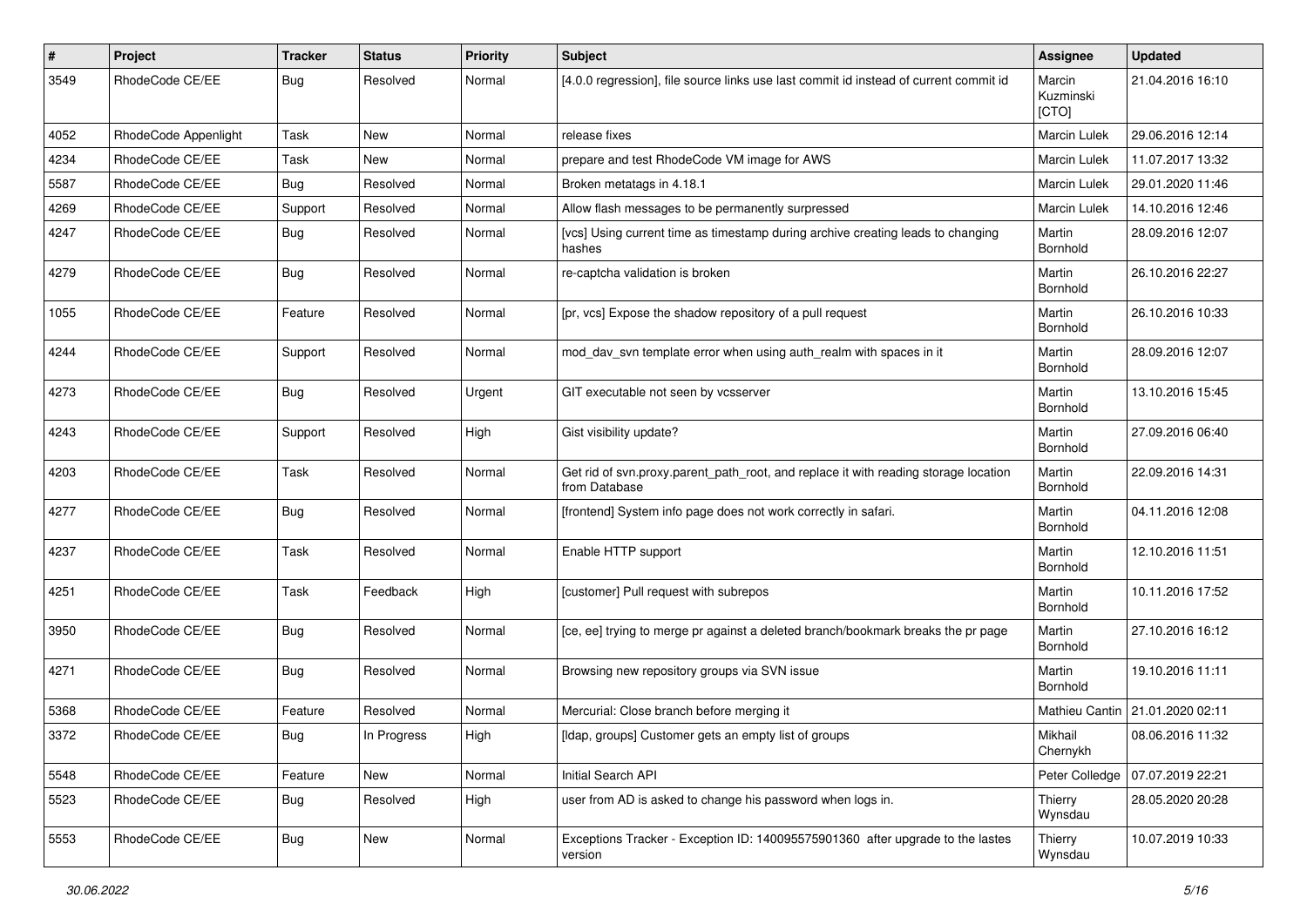| $\sharp$ | Project         | <b>Tracker</b> | <b>Status</b> | <b>Priority</b> | <b>Subject</b>                                                                                                                    | Assignee           | <b>Updated</b>   |
|----------|-----------------|----------------|---------------|-----------------|-----------------------------------------------------------------------------------------------------------------------------------|--------------------|------------------|
| 5516     | RhodeCode CE/EE | Support        | Resolved      | High            | Cannot log into RhodeCode                                                                                                         | Thierry<br>Wynsdau | 28.05.2020 20:28 |
| 5518     | RhodeCode CE/EE | <b>Bug</b>     | Resolved      | Normal          | Zero-sized files in /rhodecode/config/rcextensions/examples                                                                       |                    | 21.01.2020 02:18 |
| 5588     | RhodeCode CE/EE | <b>Bug</b>     | New           | Normal          | wrong rendering of issue tracker pattern                                                                                          |                    | 29.01.2020 11:24 |
| 5573     | RhodeCode CE/EE | Bug            | Resolved      | Normal          | Wrong notification Base Url for Email-Integrations                                                                                |                    | 16.01.2020 08:53 |
| 3977     | RhodeCode CE/EE | Feature        | New           | Normal          | Wiki                                                                                                                              |                    | 05.06.2016 21:11 |
| 5626     | RhodeCode CE/EE | Bug            | New           | Normal          | Whoosh full-text indexing is fully indexing all repos, not recognizing forks                                                      |                    | 02.07.2020 19:24 |
| 5414     | RhodeCode CE/EE | <b>Bug</b>     | New           | High            | When Opening New Pull Request, Target Revision Default Is Undesireable                                                            |                    | 11.04.2018 23:20 |
| 737      | Documentation   | Task           | New           | Normal          | What is an extra field and how do you add it?                                                                                     |                    | 01.07.2016 14:15 |
| 5506     | RhodeCode CE/EE | <b>Bug</b>     | <b>New</b>    | Normal          | Web UI fonts are not looking good and is difficult to read for people with low vision                                             |                    | 26.10.2018 09:38 |
| 5210     | RhodeCode CE/EE | Bug            | Resolved      | Normal          | webook problems                                                                                                                   |                    | 13.02.2017 19:43 |
| 5471     | RhodeCode CE/EE | Bug            | New           | Normal          | Webhook integration failing: need more than 3 values to unpack                                                                    |                    | 01.06.2018 02:26 |
| 5412     | RhodeCode CE/EE | Bug            | Resolved      | Normal          | Webhook for "pullrequest commented" event returns incomplete data                                                                 |                    | 27.02.2018 18:00 |
| 5492     | RhodeCode CE/EE | Bug            | <b>New</b>    | Normal          | VCSServer + SVN 1.10                                                                                                              |                    | 26.07.2018 15:01 |
| 5522     | RhodeCode CE/EE | Bug            | Resolved      | Low             | vcsserver fails when url contains extra "/"                                                                                       |                    | 28.02.2019 13:52 |
| 4227     | RhodeCode CE/EE | Support        | Resolved      | Normal          | VBScript files detected as text/plain - no syntax highlighting                                                                    |                    | 14.09.2016 22:38 |
| 5266     | RhodeCode CE/EE | Bug            | Resolved      | Normal          | Validate if changes in target branches get's propagated on Pull request updates                                                   |                    | 05.04.2017 18:10 |
| 4216     | RhodeCode CE/EE | Task           | New           | Normal          | [ux, renderers] implement consistent rendering for text fields                                                                    |                    | 06.09.2016 11:46 |
| 4051     | RhodeCode CE/EE | Task           | New           | Normal          | [ux, renderering] Consistent formatting on text fields.                                                                           |                    | 22.09.2017 10:27 |
| 4144     | RhodeCode CE/EE | Feature        | <b>New</b>    | Normal          | [ux] improve enable/disable of notifications                                                                                      |                    | 02.08.2016 17:19 |
| 3460     | RhodeCode CE/EE | Feature        | New           | Normal          | [ux, frontend] hide "show more" button when there is nothing more to show                                                         |                    | 11.04.2016 13:37 |
| 3455     | RhodeCode CE/EE | Feature        | New           | Normal          | [ux] commit message search should render entire commit message                                                                    |                    | 07.04.2016 17:50 |
| 3441     | RhodeCode CE/EE | Bug            | <b>New</b>    | Normal          | [ux] clicking on line in file view scrolls to that line                                                                           |                    | 05.04.2016 13:35 |
| 3939     | RhodeCode CE/EE | Bug            | New           | Normal          | [ux] changelog filter blank after going back in browser                                                                           |                    | 18.05.2016 14:50 |
| 5519     | RhodeCode CE/EE | Bug            | New           | High            | User unable to fork the repo despite setting Repository Forking to Disabled                                                       |                    | 11.12.2018 22:21 |
| 4003     | RhodeCode CE/EE | Task           | Resolved      | Normal          | User personal repository groups improvements                                                                                      |                    | 07.11.2016 16:12 |
| 5259     | RhodeCode CE/EE | Bug            | Resolved      | Normal          | user-journal storage changes                                                                                                      |                    | 12.04.2017 00:04 |
| 5400     | RhodeCode CE/EE | Task           | <b>New</b>    | Normal          | User group - subgroup support                                                                                                     |                    | 06.11.2017 22:00 |
| 5544     | RhodeCode CE/EE | Support        | Resolved      | Normal          | Use of authentication token with LDAP account results in account lockout when max<br>bad password attempts are configured in LDAP |                    | 27.02.2019 10:09 |
| 5491     | RhodeCode CE/EE | Support        | New           | Urgent          | Upgrade RhodeCode Community + VCSSERVER from 4.10.4 to 4.12.4, pull request<br>stop working with reviewers                        |                    | 30.08.2018 09:47 |
| 5269     | RhodeCode CE/EE | Support        | New           | Normal          | Upgrade from RC EE 3.7.1 to RC EE 4.x                                                                                             |                    | 29.06.2017 19:36 |
| 5622     | RhodeCode CE/EE | <b>Bug</b>     | Resolved      | High            | Upgrade from 4.18.3 to 4.19.3 broke all PRs                                                                                       |                    | 28.07.2020 16:44 |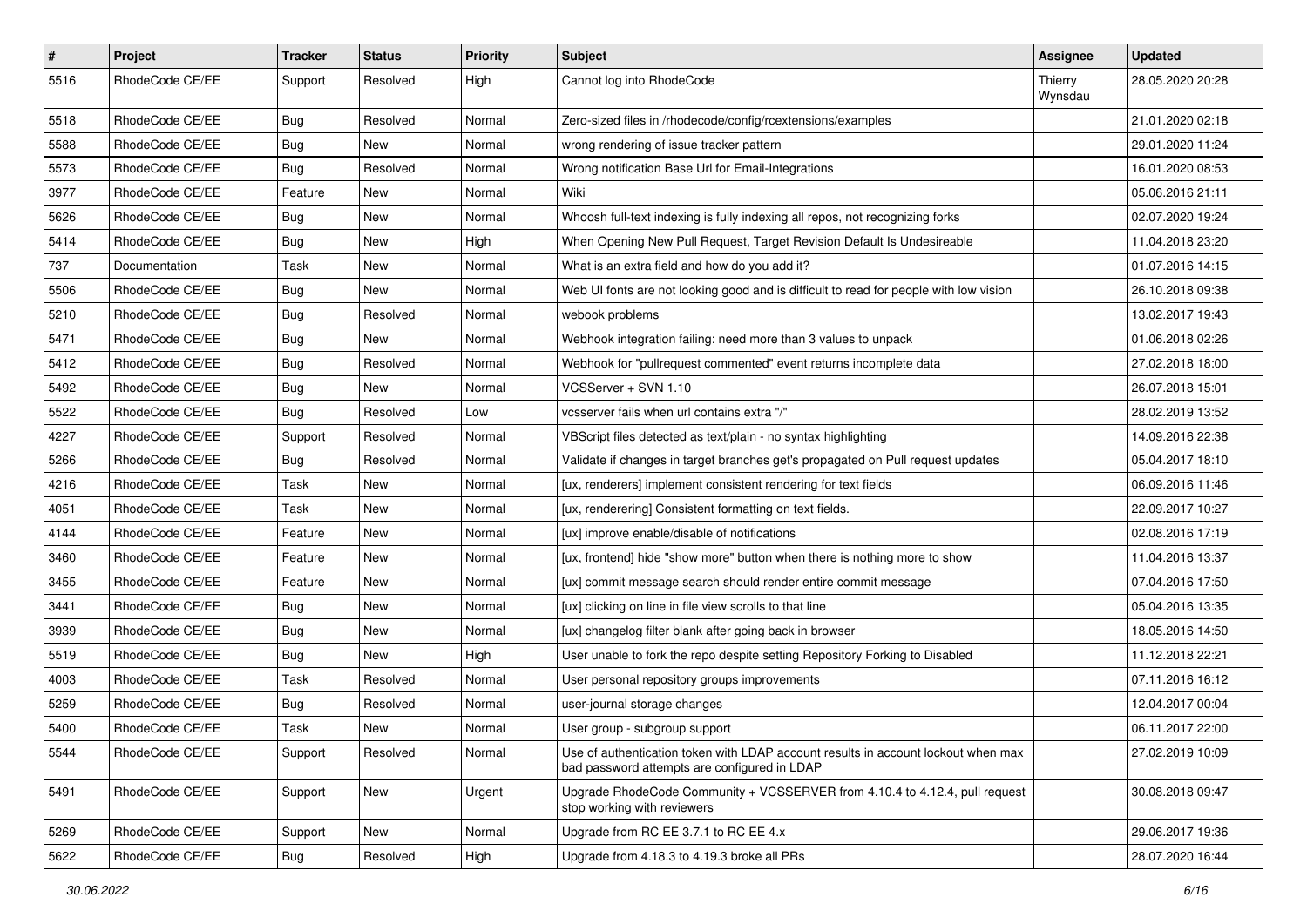| $\pmb{\#}$ | <b>Project</b>       | <b>Tracker</b> | <b>Status</b> | <b>Priority</b> | <b>Subject</b>                                                                          | Assignee | <b>Updated</b>   |
|------------|----------------------|----------------|---------------|-----------------|-----------------------------------------------------------------------------------------|----------|------------------|
| 5584       | RhodeCode CE/EE      | Feature        | New           | Normal          | "update pull request link" message on vcs client                                        |          | 23.01.2020 10:32 |
| 2844       | RhodeCode CE/EE      | Task           | <b>New</b>    | Normal          | Update Bcrypt to a maintained version                                                   |          | 17.02.2018 20:37 |
| 5408       | Documentation        | Task           | Resolved      | Low             | Upate nginx documentation for non standard SSL port                                     |          | 12.07.2018 23:21 |
| 5348       | Documentation        | Bug            | New           | Normal          | Uninstall documentaion missing some steps                                               |          | 06.07.2017 10:25 |
| 5436       | RhodeCode CE/EE      | Bug            | Resolved      | High            | Unable To Open Pull Request in 4.11.2                                                   |          | 14.02.2018 11:14 |
| 5475       | RhodeCode CE/EE      | Bug            | New           | Normal          | Unable to locate user in OpenLDAP directory via Idaps                                   |          | 08.06.2018 20:06 |
| 5672       | RhodeCode CE/EE      | Bug            | New           | Normal          | Unable to browse git repository folders with # in names                                 |          | 16.12.2021 18:13 |
| 5316       | RhodeCode CE/EE      | Feature        | In Progress   | Normal          | UI should provide checkout URL for a SVN path                                           |          | 06.11.2017 21:59 |
| 5547       | RhodeCode CE/EE      | Bug            | New           | Normal          | UI not consistent between Firefox and Chrome                                            |          | 01.03.2019 23:35 |
| 5598       | Documentation        | Bug            | <b>New</b>    | Low             | Typo in force delete command                                                            |          | 19.03.2020 20:10 |
| 4255       | RhodeCode CE/EE      | Bug            | New           | Normal          | [translation, i18n] translation not being applied to integrations pages                 |          | 30.09.2016 15:56 |
| 5559       | RhodeCode CE/EE      | Bug            | New           | Normal          | Timezone handling issue on repos list                                                   |          | 07.07.2019 22:19 |
| 4061       | RhodeCode Appenlight | Feature        | New           | Normal          | Timezone for applications                                                               |          | 30.06.2016 15:16 |
| 5624       | RhodeCode CE/EE      | Bug            | New           | Normal          | Timeout when trying to test SMTP email configuration                                    |          | 01.07.2020 20:01 |
| 3555       | RhodeCode CE/EE      | Bug            | Resolved      | Normal          | Then disabled repo location change the panel should explicitly state that it's disabled |          | 25.04.2016 10:34 |
| 4090       | RhodeCode CE/EE      | Bug            | Resolved      | Normal          | test ticket                                                                             |          | 09.03.2021 20:39 |
| 4188       | RhodeCode CE/EE      | Bug            | New           | Normal          | [tests, svn] changeset tests produce different results for svn                          |          | 22.08.2016 09:54 |
| 4189       | RhodeCode CE/EE      | Bug            | New           | Normal          | [tests, git] count of commit ids is different for git than hg when comparing remote     |          | 22.08.2016 12:34 |
| 4190       | RhodeCode CE/EE      | Bug            | New           | Normal          | [tests] fix or remove rst xss inline test                                               |          | 22.08.2016 12:15 |
| 5649       | RhodeCode CE/EE      | <b>Bug</b>     | New           | Normal          | test-file-upload                                                                        |          | 17.12.2020 23:08 |
| 4299       | RhodeCode CE/EE      | Task           | New           | Normal          | TEMPLATE repo groups                                                                    |          | 22.09.2017 10:26 |
| 5277       | RhodeCode CE/EE      | Bug            | Resolved      | Normal          | table id=user_list_table - Ajax error                                                   |          | 13.04.2017 01:04 |
| 3986       | RhodeCode Appenlight | Bug            | New           | Normal          | table headers should be left aligned                                                    |          | 07.06.2016 11:53 |
| 3357       | RhodeCode CE/EE      | Bug            | Resolved      | Normal          | switch to sometimes fails to load files metadata                                        |          | 30.03.2016 10:56 |
| 5394       | RhodeCode CE/EE      | Support        | New           | Normal          | SVN to Git / Mercurial Migration                                                        |          | 03.10.2017 09:29 |
| 3022       | RhodeCode CE/EE      | Bug            | New           | Normal          | SVN support with repositories groups                                                    |          | 26.07.2016 18:25 |
| 5541       | RhodeCode CE/EE      | Support        | New           | Normal          | <b>SVN Settings: Repository Patterns</b>                                                |          | 16.12.2019 15:35 |
| 4089       | RhodeCode CE/EE      | <b>Bug</b>     | Resolved      | Normal          | svn repository does not exist                                                           |          | 12.06.2018 12:29 |
| 5395       | RhodeCode CE/EE      | Support        | Resolved      | Normal          | Svn protocols and performance                                                           |          | 04.04.2019 18:08 |
| 3922       | RhodeCode CE/EE      | Bug            | New           | Normal          | svn backend returns different diff to git/hg backends                                   |          | 11.05.2016 14:29 |
| 4235       | RhodeCode CE/EE      | Task           | Resolved      | High            | Support GIT LFS server                                                                  |          | 23.03.2017 17:24 |
| 4207       | RhodeCode CE/EE      | Feature        | Resolved      | Normal          | Support for obsolescence markers in changelog UI                                        |          | 19.05.2017 16:14 |
| 5533       | RhodeCode Control    | Feature        | In Progress   | Normal          | Support busybox tar                                                                     |          | 09.02.2019 22:09 |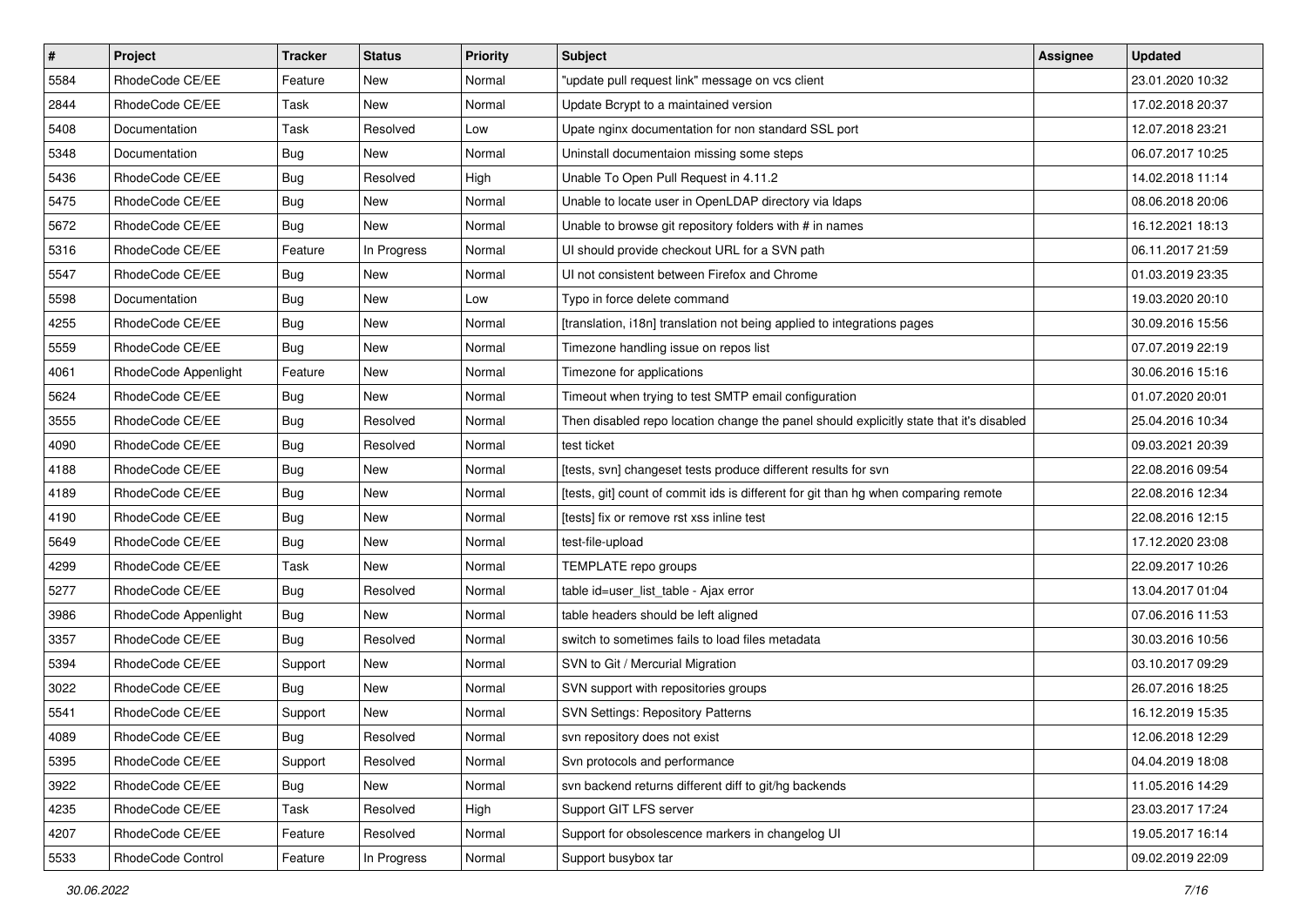| $\vert$ # | Project              | <b>Tracker</b> | <b>Status</b> | <b>Priority</b> | <b>Subject</b>                                                                                  | <b>Assignee</b> | <b>Updated</b>   |
|-----------|----------------------|----------------|---------------|-----------------|-------------------------------------------------------------------------------------------------|-----------------|------------------|
| 4312      | RhodeCode CE/EE      | Task           | New           | Normal          | Storage location changes                                                                        |                 | 11.07.2017 13:31 |
| 5569      | RhodeCode CE/EE      | Bug            | Resolved      | Normal          | SshWrapper error                                                                                |                 | 21.01.2020 02:02 |
| 5343      | RhodeCode CE/EE      | Task           | Resolved      | Normal          | SSH key management and SSH support                                                              |                 | 18.08.2017 23:50 |
| 5593      | RhodeCode CE/EE      | Support        | New           | Normal          | SSH connections                                                                                 |                 | 17.02.2020 16:18 |
| 3990      | RhodeCode Appenlight | Bug            | New           | Normal          | some dashboard builder buttons are up against fields                                            |                 | 07.06.2016 12:01 |
| 4676      | RhodeCode CE/EE      | Bug            | Resolved      | Normal          | Some admin passwords can make installation fail                                                 |                 | 16.12.2016 16:16 |
| 5520      | RhodeCode CE/EE      | Feature        | Resolved      | Normal          | Show the head commits shas when the merge is prevented due to multiple heads                    |                 | 28.02.2019 13:52 |
| 5614      | RhodeCode CE/EE      | Feature        | Resolved      | Normal          | Show context function name in hg diffs                                                          |                 | 23.04.2020 13:43 |
| 5512      | RhodeCode CE/EE      | Bug            | New           | Normal          | Show commit phase in summary view                                                               |                 | 09.11.2018 21:37 |
| 5484      | RhodeCode CE/EE      | Support        | New           | Normal          | Setting up ssh, remote hg not found                                                             |                 | 06.07.2018 23:41 |
| 4226      | RhodeCode CE/EE      | Feature        | New           | Normal          | [settings, system info] add VCS and Channelstream status to System Info                         |                 | 14.09.2016 16:45 |
| 5619      | RhodeCode CE/EE      | Bug            | Resolved      | Normal          | Setting Landing Commit to SVN Trunk results in Files tab hitting a 404                          |                 | 04.06.2020 23:51 |
| 4059      | RhodeCode Appenlight | Feature        | <b>New</b>    | Normal          | Server Monitoring                                                                               |                 | 30.06.2016 15:15 |
| 3967      | RhodeCode CE/EE      | Support        | In Progress   | Normal          | Server 500 error                                                                                |                 | 11.08.2016 13:39 |
| 5391      | RhodeCode CE/EE      | Task           | Resolved      | High            | Secure Email change                                                                             |                 | 17.04.2018 21:50 |
| 4220      | RhodeCode Appenlight | Feature        | New           | Low             | Search params allow sorting of result.                                                          |                 | 06.09.2016 16:33 |
| 4304      | RhodeCode CE/EE      | Bug            | Resolved      | High            | Search: Internal Server Error                                                                   |                 | 26.11.2016 16:26 |
| 5202      | RhodeCode CE/EE      | Task           | Resolved      | Normal          | run git gc and git repack on GIT repos when we have a scheduler via celery in<br>pyramid        |                 | 04.12.2017 20:49 |
| 3504      | RhodeCode CE/EE      | Task           | In Progress   | Normal          | [routing] Move static assets under a common prefix                                              |                 | 19.07.2016 12:27 |
| 5645      | RhodeCode CE/EE      | <b>Bug</b>     | <b>New</b>    | High            | Rhodecode returns 400 Bad request on huge mercurial repos                                       |                 | 18.12.2020 06:29 |
| 4303      | RhodeCode CE/EE      | Support        | New           | Normal          | rhodecode instance                                                                              |                 | 08.11.2016 16:32 |
| 5531      | RhodeCode Tools      | <b>Bug</b>     | New           | Normal          | rhodecode-index: default cli opts overwrite given mapping file                                  |                 | 17.07.2020 17:36 |
| 5433      | RhodeCode CE/EE      | <b>Bug</b>     | Resolved      | High            | RhodeCode Community 4.11 doesn't handle HG largefiles extension                                 |                 | 01.02.2018 20:08 |
| 5450      | RhodeCode Tools      | <b>Bug</b>     | New           | Normal          | rhodecode-api get_license_info no longer works                                                  |                 | 17.07.2018 15:01 |
| 5540      | RhodeCode CE/EE      | Bug            | New           | Normal          | Rhode Code 4.15.2 VCS Caching(?) behaviour                                                      |                 | 25.02.2019 17:01 |
| 5278      | RhodeCode CE/EE      | Feature        | New           | Normal          | Require support for git repositories of the form git://                                         |                 | 13.04.2017 15:20 |
| 3991      | RhodeCode Appenlight | <b>Bug</b>     | Resolved      | Normal          | report logs need upper margin                                                                   |                 | 21.06.2016 18:55 |
| 5670      | RhodeCode CE/EE      | <b>Bug</b>     | New           | Normal          | Repo-level administrators can usurp owner of repoistory                                         |                 | 01.12.2021 16:18 |
| 5460      | RhodeCode CE/EE      | <b>Bug</b>     | New           | Low             | Repo creation stuck when remote clone returns partial http code 500                             |                 | 06.07.2018 19:14 |
| 5380      | RhodeCode CE/EE      | <b>Bug</b>     | Resolved      | Normal          | repo commits pageintion error                                                                   |                 | 06.09.2017 19:16 |
| 5543      | RhodeCode CE/EE      | Feature        | New           | Normal          | Repo API should have equivalent get repo audit logs() to User API call<br>get_user_audit_logs() |                 | 26.02.2019 12:22 |
| 3376      | RhodeCode CE/EE      | Task           | New           | Normal          | Repo action plugins                                                                             |                 | 24.03.2016 15:21 |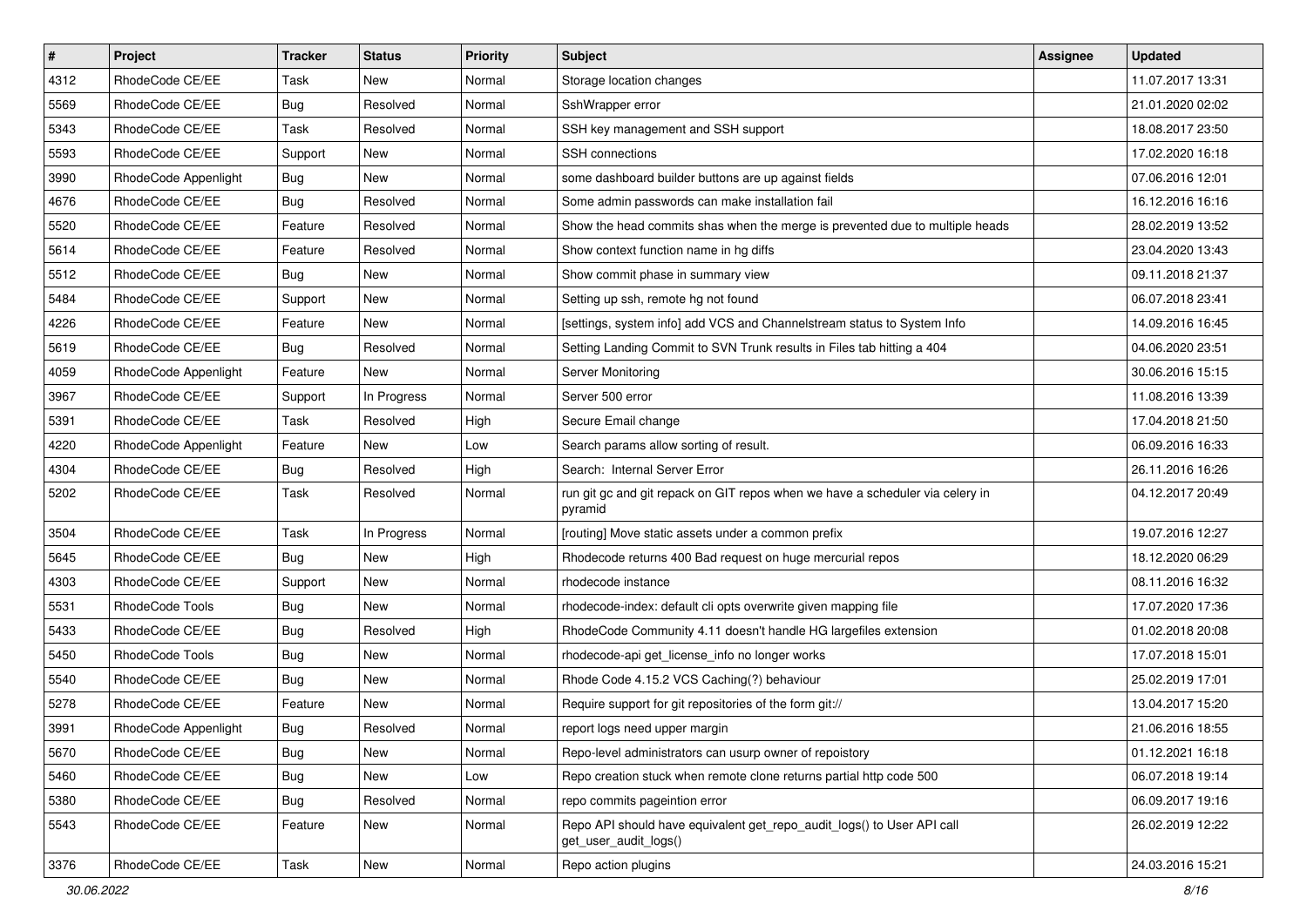| $\sharp$ | Project                  | <b>Tracker</b> | <b>Status</b> | Priority | <b>Subject</b>                                                                                                                       | <b>Assignee</b> | <b>Updated</b>   |
|----------|--------------------------|----------------|---------------|----------|--------------------------------------------------------------------------------------------------------------------------------------|-----------------|------------------|
| 4060     | RhodeCode Appenlight     | Feature        | New           | Normal   | Replayable requests                                                                                                                  |                 | 30.06.2016 15:15 |
| 5198     | RhodeCode CE/EE          | Task           | Resolved      | Normal   | remove pyro4 from enterprise                                                                                                         |                 | 07.02.2017 19:28 |
| 5509     | RhodeCode CE/EE          | <b>Bug</b>     | New           | Normal   | Remove `!important attributes` from UI elements                                                                                      |                 | 07.12.2018 07:40 |
| 5635     | RhodeCode CE/EE          | Feature        | Resolved      | Normal   | Remember column sorted by of the "Pull Requests You Participate In" table                                                            |                 | 30.11.2020 22:30 |
| 5570     | RhodeCode CE/EE          | Bug            | <b>New</b>    | Normal   | Remap repositories always fail in RhodeCode community                                                                                |                 | 04.10.2019 14:50 |
| 5636     | RhodeCode CE/EE          | Bug            | Resolved      | High     | Remap and Rescan 500 Internal Server Error                                                                                           |                 | 30.04.2021 08:53 |
| 5207     | RhodeCode CE/EE          | Task           | Resolved      | Low      | Release 4.6.1                                                                                                                        |                 | 13.02.2017 18:04 |
| 4678     | RhodeCode CE/EE          | Task           | Resolved      | Normal   | Release 4.5.2                                                                                                                        |                 | 19.12.2016 17:32 |
| 4108     | RhodeCode CE/EE          | Task           | Resolved      | Normal   | Release 4.2.2                                                                                                                        |                 | 14.10.2016 13:08 |
| 5235     | RhodeCode CE/EE          | Task           | Resolved      | Normal   | relative image support                                                                                                               |                 | 10.03.2017 23:37 |
| 5664     | RhodeCode CE/EE          | Bug            | New           | Normal   | Regression: When assigning permissions, cannot see own group in auto-complete<br>without special conditions                          |                 | 29.07.2021 10:49 |
| 5620     | RhodeCode CE/EE          | Bug            | Resolved      | Normal   | Regression of mail rendering in Thunderbird                                                                                          |                 | 15.06.2020 16:45 |
| 5571     | RhodeCode CE/EE          | Bug            | Resolved      | Normal   | redmine does not work with firefox any more                                                                                          |                 | 25.10.2019 12:38 |
| 2539     | RhodeCode CE/EE          | Feature        | Feedback      | Normal   | Recursive deletion of resources                                                                                                      |                 | 20.04.2016 08:52 |
| 4081     | RhodeCode CE/EE          | Support        | Resolved      | Normal   | Receiving server 500 error when trying to clone repo from windows client using<br>eclipse                                            |                 | 12.07.2016 14:30 |
| 4169     | RhodeCode CE/EE          | Task           | Resolved      | Normal   | re-architecture celery support                                                                                                       |                 | 17.11.2017 19:21 |
| 5583     | RhodeCode CE/EE          | Feature        | Resolved      | Normal   | rcextensions hook for pull request comment                                                                                           |                 | 23.04.2020 13:42 |
| 5501     | <b>RhodeCode Control</b> | Bug            | New           | Normal   | rccontrol throwing rccontrol.lib.exceptions.SupervisorFailedToStart                                                                  |                 | 19.05.2022 19:32 |
| 5494     | RhodeCode CE/EE          | Bug            | New           | Normal   | rccontrol's python package management causes slow VCS SSH                                                                            |                 | 02.04.2019 11:56 |
| 5634     | RhodeCode CE/EE          | Bug            | Resolved      | Normal   | Quick Search Toolbar bugs out if pull request contains unicode double quote<br>character "                                           |                 | 12.10.2020 23:13 |
| 5642     | RhodeCode CE/EE          | Feature        | Resolved      | Normal   | pull request version column in commit list                                                                                           |                 | 30.04.2021 08:53 |
| 5652     | RhodeCode CE/EE          | Bug            | Resolved      | Normal   | Pull Requests: when title and descriptions contains character [] {} and () index out of<br>bound when attempting to comment/approve. |                 | 30.04.2021 08:53 |
| 5651     | RhodeCode CE/EE          | Bug            | Resolved      | Normal   | Pull requests can get stuck if the diff is too large (it was created by mistake but we<br>can't open it to delete it)                |                 | 30.04.2021 08:53 |
| 5596     | RhodeCode CE/EE          | Bug            | Resolved      | Normal   | Pull Request duplicated after description edit                                                                                       |                 | 14.04.2020 13:28 |
| 5590     | RhodeCode CE/EE          | Bug            | New           | Normal   | Pull Request creation takes 2 minutes                                                                                                |                 | 28.05.2020 20:48 |
| 5272     | RhodeCode CE/EE          | Feature        | Resolved      | Normal   | Pull Request checklist                                                                                                               |                 | 21.01.2020 02:09 |
| 5521     | RhodeCode CE/EE          | <b>Bug</b>     | Resolved      | Normal   | Proxing SVN http requests does not work when using prefix for rhodecode.                                                             |                 | 28.02.2019 13:52 |
| 5517     | RhodeCode CE/EE          | Bug            | Resolved      | Urgent   | Problem with upgrading to Community-4.15                                                                                             |                 | 11.12.2018 06:32 |
| 5628     | Documentation            | <b>Bug</b>     | New           | Normal   | Problems with SSH Connection docs                                                                                                    |                 | 06.05.2022 21:14 |
| 5271     | RhodeCode CE/EE          | Feature        | New           | Normal   | Private comments                                                                                                                     |                 | 07.04.2017 12:01 |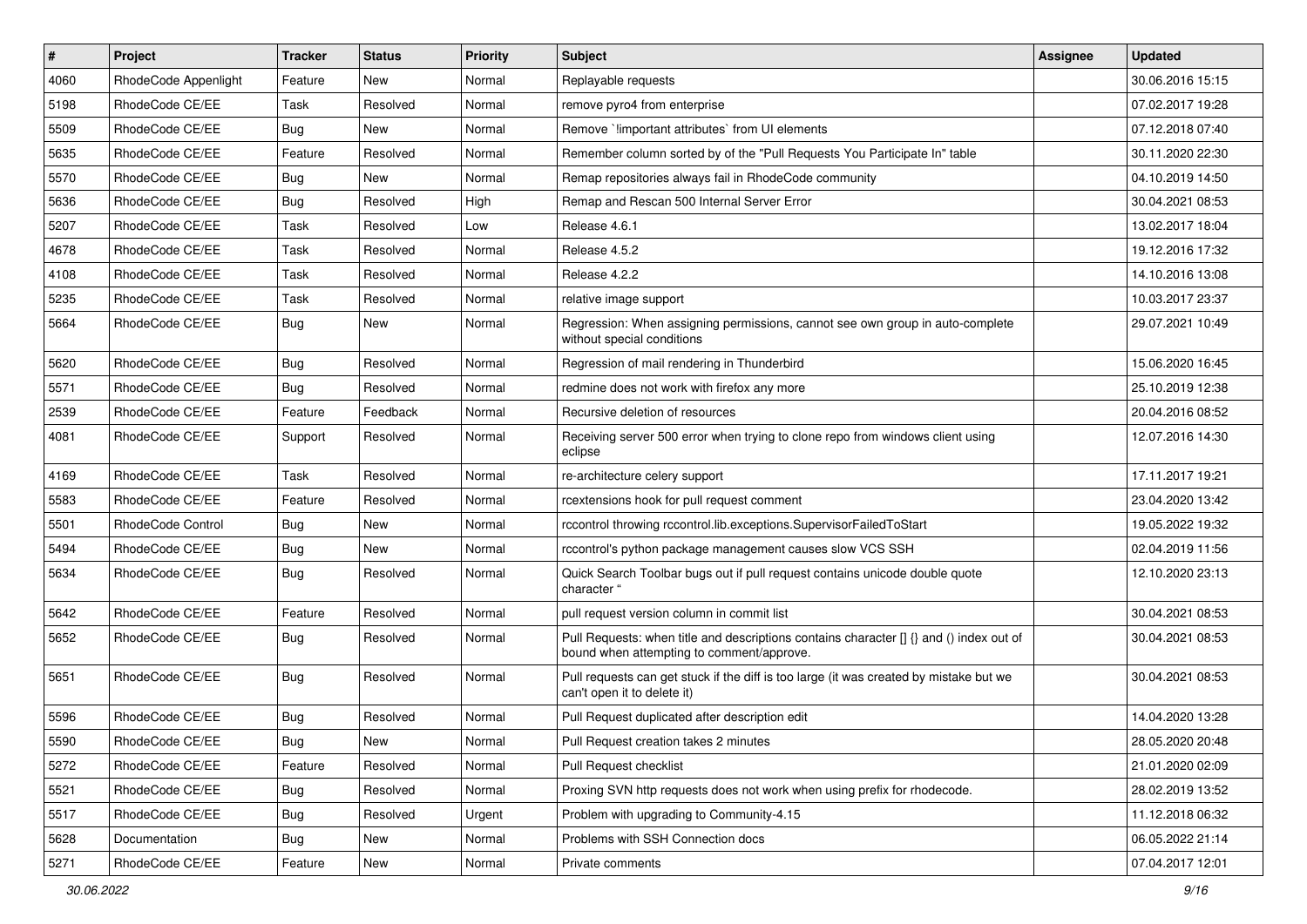| $\sharp$ | Project              | <b>Tracker</b> | <b>Status</b> | <b>Priority</b> | <b>Subject</b>                                                                                                     | <b>Assignee</b> | <b>Updated</b>   |
|----------|----------------------|----------------|---------------|-----------------|--------------------------------------------------------------------------------------------------------------------|-----------------|------------------|
| 5644     | RhodeCode CE/EE      | <b>Bug</b>     | New           | Normal          | PR inks to comments not working if files are collapsed                                                             |                 | 02.12.2020 10:42 |
| 5561     | RhodeCode CE/EE      | Bug            | Resolved      | Normal          | PR diff doesn't update when target changes                                                                         |                 | 21.05.2020 11:53 |
| 5552     | RhodeCode CE/EE      | Feature        | New           | High            | PR dependency across repos                                                                                         |                 | 22.06.2019 01:15 |
| 5515     | RhodeCode CE/EE      | Bug            | Resolved      | Normal          | PR default reviewer is incorrect                                                                                   |                 | 28.02.2019 13:52 |
| 5677     | RhodeCode CE/EE      | Support        | <b>New</b>    | Normal          | PR cross merge                                                                                                     |                 | 28.01.2022 16:59 |
| 5347     | Documentation        | Bug            | New           | Normal          | Post Install steps should include Apache or Nginx setup.                                                           |                 | 06.07.2017 10:23 |
| 3250     | RhodeCode CE/EE      | <b>Bug</b>     | New           | Normal          | Posting a comment message is very slow !                                                                           |                 | 17.03.2016 12:57 |
| 5337     | RhodeCode CE/EE      | Bug            | Resolved      | Normal          | Possible memory leak after few Git Pull Requests                                                                   |                 | 08.08.2017 13:08 |
| 4151     | RhodeCode CE/EE      | Task           | Resolved      | Normal          | [packaging] Subversion to current 1.9.X                                                                            |                 | 09.09.2016 10:18 |
| 4056     | RhodeCode Appenlight | Feature        | <b>New</b>    | Normal          | Optionally allow to filter graphs per machine in dashboard                                                         |                 | 30.06.2016 15:12 |
| 5203     | RhodeCode CE/EE      | Task           | Resolved      | Normal          | optimise large repos speed                                                                                         |                 | 08.09.2017 16:10 |
| 3615     | RhodeCode CE/EE      | Bug            | New           | Low             | (OperationalError) too many SQL variables on admin journal page                                                    |                 | 06.05.2016 11:45 |
| 3923     | RhodeCode CE/EE      | Bug            | New           | Normal          | odd exception on running internal-code                                                                             |                 | 09.08.2016 10:54 |
| 3484     | RhodeCode CE/EE      | Task           | <b>New</b>    | Normal          | oauth: reduce required permissions for 3rd party                                                                   |                 | 13.04.2016 12:33 |
| 5505     | RhodeCode CE/EE      | Bug            | Resolved      | Normal          | Notification emails from RhodeCode is garbled in Outlook 2016 web client                                           |                 | 07.12.2018 09:49 |
| 5164     | RhodeCode CE/EE      | Bug            | Resolved      | Normal          | non-web calls are leaking session objects                                                                          |                 | 13.01.2017 01:30 |
| 2264     | RhodeCode CE/EE      | Bug            | Resolved      | Normal          | New user password change doesn't actually require a password change.                                               |                 | 12.08.2016 16:01 |
| 5655     | RhodeCode CE/EE      | Bug            | Resolved      | Normal          | New public gist's id is always auto generated                                                                      |                 | 01.07.2021 12:06 |
| 5511     | RhodeCode CE/EE      | Feature        | New           | Normal          | New feature to synchronize the fork with the remote repo from the summary page                                     |                 | 13.11.2018 01:23 |
| 4057     | RhodeCode Appenlight | Feature        | New           | Normal          | Negation option for search filter                                                                                  |                 | 30.06.2016 15:12 |
| 3261     | RhodeCode CE/EE      | Task           | New           | Normal          | mousetrap.js bump to latest 1.5.X version                                                                          |                 | 17.03.2016 12:52 |
| 5633     | RhodeCode CE/EE      | Bug            | Resolved      | Normal          | Moderately large pull requests fail because inefficient use of reviewer_data_json<br>column in pull requests table |                 | 12.10.2020 23:13 |
| 5632     | RhodeCode CE/EE      | Bug            | <b>New</b>    | Normal          | Missing Parent Folder for Personal Repo lacks proper handling                                                      |                 | 03.08.2020 07:56 |
| 5221     | RhodeCode CE/EE      | Task           | Resolved      | Normal          | Missing comment type in emails                                                                                     |                 | 19.02.2017 21:46 |
| 5585     | RhodeCode CE/EE      | Feature        | Resolved      | Normal          | Minimize downtime on rccontrol upgrade                                                                             |                 | 27.03.2020 09:45 |
| 4305     | RhodeCode CE/EE      | Task           | Resolved      | Normal          | Meta-tagging could be excluded from limit                                                                          |                 | 09.11.2016 19:27 |
| 5396     | RhodeCode CE/EE      | Feature        | Resolved      | Normal          | Merge state with shadow repo should be created during pull request                                                 |                 | 12.10.2017 21:57 |
| 5545     | RhodeCode CE/EE      | <b>Bug</b>     | New           | Normal          | Merge commit to contain the username/reponame of the origin                                                        |                 | 28.02.2019 13:46 |
| 5669     | RhodeCode CE/EE      | <b>Bug</b>     | Resolved      | Normal          | Mercurial commit messages doesn't show cyrillic symbols                                                            |                 | 01.10.2021 10:39 |
| 5586     | RhodeCode CE/EE      | Feature        | New           | Normal          | @mention should be a link                                                                                          |                 | 29.01.2020 11:46 |
| 5551     | Documentation        | <b>Bug</b>     | New           | Normal          | Mention LargeFile and LFS in the Backup page                                                                       |                 | 21.04.2019 20:58 |
| 5507     | RhodeCode CE/EE      | Bug            | Resolved      | Normal          | Markdown rendering needs improvement                                                                               |                 | 15.08.2019 15:40 |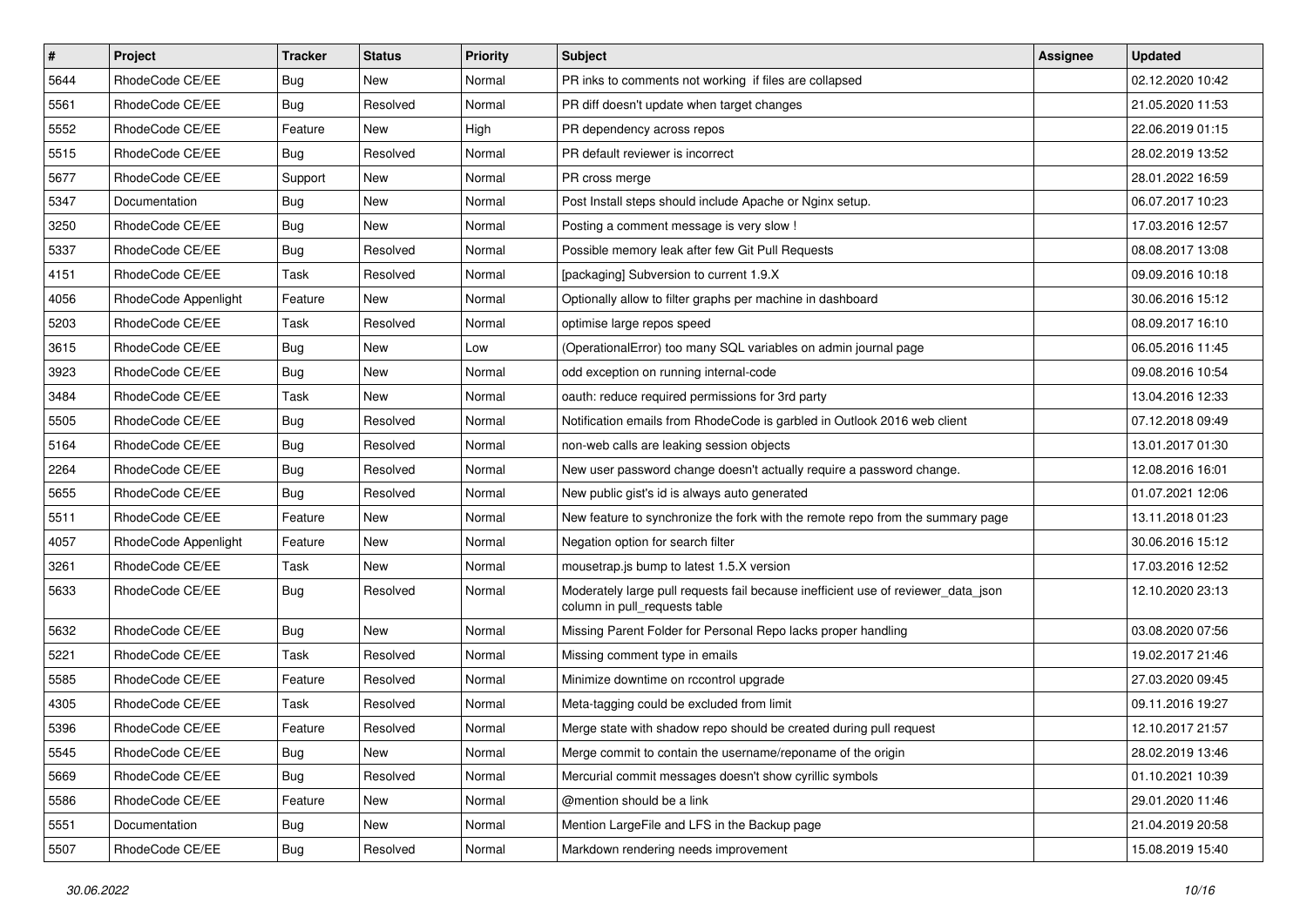| $\overline{\boldsymbol{H}}$ | Project           | <b>Tracker</b> | <b>Status</b> | <b>Priority</b> | <b>Subject</b>                                                                                           | <b>Assignee</b> | <b>Updated</b>   |
|-----------------------------|-------------------|----------------|---------------|-----------------|----------------------------------------------------------------------------------------------------------|-----------------|------------------|
| 5555                        | RhodeCode CE/EE   | <b>Bug</b>     | Resolved      | Normal          | Making Repository Public does not update the Default User Permissions                                    |                 | 28.05.2020 20:26 |
| 2817                        | RhodeCode CE/EE   | Feature        | Resolved      | Normal          | Make largefiles downloadable from the interface                                                          |                 | 27.03.2017 14:04 |
| 5434                        | RhodeCode CE/EE   | Bug            | Resolved      | Immediate       | Locale problem                                                                                           |                 | 01.10.2021 09:51 |
| 5297                        | RhodeCode CE/EE   | <b>Bug</b>     | Resolved      | Normal          | Locale fails on a SuSE system                                                                            |                 | 31.10.2018 08:36 |
| 5621                        | RhodeCode CE/EE   | <b>Bug</b>     | Resolved      | Urgent          | LDAP + User Groups authentication plugin not working after upgrade to 4.19.x                             |                 | 15.06.2020 17:56 |
| 5495                        | RhodeCode CE/EE   | Support        | <b>New</b>    | Normal          | Idap to crowd users_groups sync source                                                                   |                 | 10.09.2018 22:09 |
| 3332                        | RhodeCode CE/EE   | Support        | <b>New</b>    | Normal          | LDAP settings page: Add button "test connection"                                                         |                 | 17.03.2016 10:23 |
| 5256                        | RhodeCode CE/EE   | Feature        | <b>New</b>    | Normal          | Last repository access time.                                                                             |                 | 23.03.2017 16:34 |
| 5643                        | RhodeCode CE/EE   | Feature        | Resolved      | Low             | jump to bottom of review                                                                                 |                 | 30.04.2021 08:53 |
| 5379                        | RhodeCode CE/EE   | Bug            | Resolved      | Normal          | Journal RSS feed errors                                                                                  |                 | 01.09.2017 16:40 |
| 5439                        | Documentation     | <b>Bug</b>     | New           | Low             | JIRA Integration description: Wrong sample link                                                          |                 | 14.02.2018 14:25 |
| 4306                        | RhodeCode CE/EE   | Bug            | Resolved      | Normal          | Issue to push file with character # on a SVN                                                             |                 | 03.04.2017 16:44 |
| 5399                        | RhodeCode CE/EE   | Bug            | In Progress   | High            | Issues with Git LFS integration                                                                          |                 | 07.07.2019 22:21 |
| 5200                        | RhodeCode CE/EE   | Task           | <b>New</b>    | Normal          | investigate search improvements                                                                          |                 | 16.12.2019 16:04 |
| 5538                        | RhodeCode CE/EE   | Bug            | <b>New</b>    | Normal          | internal server error (UnicodeDecodeError) during rhodecode-index request                                |                 | 20.02.2019 14:43 |
| 5457                        | RhodeCode CE/EE   | <b>Bug</b>     | Resolved      | Normal          | Internal server error on full-text search settings page with Elasticsearch                               |                 | 16.04.2018 09:08 |
| 4285                        | RhodeCode CE/EE   | Bug            | <b>New</b>    | Normal          | Intermittent error while trying to create or fork a repository                                           |                 | 17.10.2016 22:42 |
| 5406                        | RhodeCode CE/EE   | Bug            | <b>New</b>    | Normal          | <b>Installer Fails</b>                                                                                   |                 | 01.12.2017 11:52 |
| 5248                        | Documentation     | <b>Bug</b>     | New           | Normal          | Installation of rhodecode-tools                                                                          |                 | 16.03.2017 16:35 |
| 5630                        | RhodeCode CE/EE   | Bug            | New           | Normal          | Inline comments do not follow the line of code                                                           |                 | 21.07.2020 11:25 |
| 5680                        | RhodeCode CE/EE   | Bug            | <b>New</b>    | High            | Inconsistent timezone display                                                                            |                 | 20.04.2022 14:15 |
| 5535                        | RhodeCode Control | <b>Bug</b>     | New           | Normal          | improper rollback on upgrade failure                                                                     |                 | 09.02.2019 21:12 |
| 5627                        | Documentation     | <b>Bug</b>     | New           | Normal          | Immediate re-run of rhodecode-index throws warnings on some repos (and suggests<br>rebuild from scratch) |                 | 02.07.2020 19:41 |
| 5255                        | RhodeCode CE/EE   | Support        | <b>New</b>    | Normal          | I can't access issues created by me from mail                                                            |                 | 04.04.2017 11:28 |
| 5554                        | RhodeCode CE/EE   | Support        | Resolved      | Normal          | How to increase number of commits shown in pagination on dashboard and<br>changelog                      |                 | 21.01.2020 02:08 |
| 5500                        | RhodeCode CE/EE   | <b>Bug</b>     | <b>New</b>    | Normal          | How to enable/set "RC_SKIP_HOOKS" to disable svn hooks?                                                  |                 | 02.10.2018 07:45 |
| 5375                        | RhodeCode CE/EE   | Support        | Resolved      | Normal          | How do I configure "Go to" to just search repository names?                                              |                 | 16.08.2017 18:00 |
| 5497                        | RhodeCode CE/EE   | Support        | New           | Normal          | hg push hangs                                                                                            |                 | 30.08.2018 22:15 |
| 5574                        | RhodeCode CE/EE   | Feature        | Resolved      | Normal          | hg: Information for external hooks                                                                       |                 | 30.07.2020 15:40 |
| 5595                        | RhodeCode CE/EE   | Feature        | New           | Normal          | Group code review mail notification                                                                      |                 | 03.03.2020 10:17 |
| 5489                        | RhodeCode CE/EE   | Bug            | Resolved      | High            | grant_user_permission_to_repo_group API call fails to set permissions on child<br>repos                  |                 | 11.07.2018 09:57 |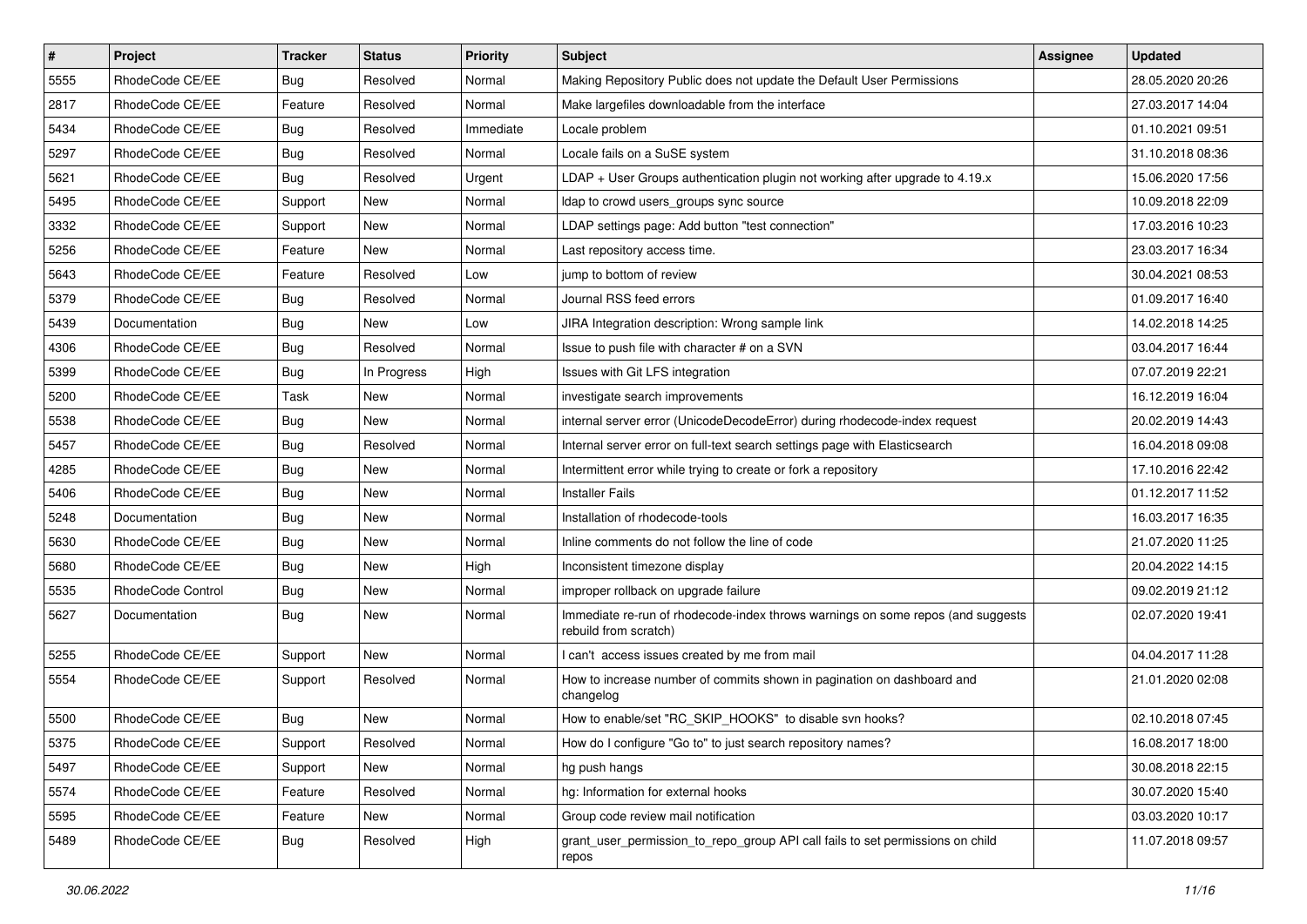| $\vert$ # | Project              | Tracker    | <b>Status</b> | <b>Priority</b> | <b>Subject</b>                                                                                                     | <b>Assignee</b> | <b>Updated</b>   |
|-----------|----------------------|------------|---------------|-----------------|--------------------------------------------------------------------------------------------------------------------|-----------------|------------------|
| 5513      | RhodeCode CE/EE      | <b>Bug</b> | Resolved      | High            | Gist: GitHub flavoured markdown gist creation fails                                                                |                 | 07.07.2019 22:21 |
| 5618      | RhodeCode CE/EE      | Support    | <b>New</b>    | Normal          | Getting HTTP 502 Bad Gateway when trying to push (or clone) on a slow network                                      |                 | 27.05.2020 21:56 |
| 5662      | RhodeCode CE/EE      | Bug        | New           | Normal          | Full text search not working due to crash in whoosh                                                                |                 | 07.06.2022 08:31 |
| 5213      | RhodeCode CE/EE      | <b>Bug</b> | Resolved      | Normal          | Fixing Apache Proxy timeout issues                                                                                 |                 | 14.02.2017 09:44 |
| 5575      | RhodeCode CE/EE      | Bug        | Resolved      | Low             | Filtering username containing '-' does not work in Admin audit log panel                                           |                 | 20.01.2020 10:04 |
| 4109      | RhodeCode CE/EE      | <b>Bug</b> | New           | Normal          | [files] The "switch to commit" widget is broken after using browser back button                                    |                 | 17.04.2018 21:50 |
| 4045      | RhodeCode CE/EE      | Task       | New           | Normal          | File permissions                                                                                                   |                 | 17.04.2018 21:49 |
| 5625      | Documentation        | Bug        | New           | Normal          | Feedback on RhodeCode Full-text search docs                                                                        |                 | 02.07.2020 19:22 |
| 5613      | RhodeCode CE/EE      | Feature    | New           | Low             | Feature Request: Issue tracker link in new tab/window                                                              |                 | 03.10.2021 23:25 |
| 5503      | RhodeCode CE/EE      | Support    | New           | Normal          | failed to upgrade to 4.13.3                                                                                        |                 | 06.11.2018 18:28 |
| 3377      | RhodeCode CE/EE      | Task       | New           | Normal          | extra fields types extensions                                                                                      |                 | 24.03.2016 15:23 |
| 5534      | RhodeCode Control    | Feature    | New           | Normal          | extract/preload subcommand                                                                                         |                 | 14.02.2019 14:45 |
| 3472      | RhodeCode CE/EE      | Feature    | New           | Normal          | Expose unified hooks that can be used in SSH backend                                                               |                 | 14.04.2016 17:54 |
| 3486      | RhodeCode CE/EE      | Feature    | New           | Normal          | expose origin of permission in perm dict for users                                                                 |                 | 06.06.2016 10:54 |
| 5546      | RhodeCode CE/EE      | Support    | Resolved      | Normal          | experiments with mercurial 4.9                                                                                     |                 | 26.03.2019 09:23 |
| 3989      | RhodeCode Appenlight | Bug        | Resolved      | Normal          | even up report spacing                                                                                             |                 | 21.06.2016 18:55 |
| 5444      | RhodeCode CE/EE      | <b>Bug</b> | Resolved      | Normal          | Error while creating a pull request on a Mercurial repository                                                      |                 | 17.04.2018 22:29 |
| 5376      | RhodeCode CE/EE      | Bug        | Resolved      | Normal          | error: pretxnchangegroup.acl hook failed: acl: user "" denied on branch "default"                                  |                 | 16.08.2017 19:45 |
| 5657      | RhodeCode CE/EE      | <b>Bug</b> | New           | Normal          | Error in maintenance page                                                                                          |                 | 30.03.2021 15:09 |
| 5656      | RhodeCode CE/EE      | <b>Bug</b> | Resolved      | Normal          | Error for branch permission page                                                                                   |                 | 30.04.2021 08:53 |
| 4206      | RhodeCode CE/EE      | Bug        | Resolved      | High            | Error creating SVN groups                                                                                          |                 | 15.09.2016 13:24 |
| 5499      | RhodeCode CE/EE      | Support    | New           | Normal          | ERROR [celery.worker.consumer.consumer] consumer: Cannot connect                                                   |                 | 11.09.2018 08:39 |
| 5567      | RhodeCode CE/EE      | Bug        | Resolved      | High            | Error after PR was updated                                                                                         |                 | 20.01.2020 10:04 |
| 4266      | RhodeCode CE/EE      | <b>Bug</b> | Resolved      | Normal          | Error 500 on integrations page after setting up Webhook                                                            |                 | 17.10.2016 15:35 |
| 5265      | RhodeCode CE/EE      | Task       | Resolved      | Normal          | Enable phases support                                                                                              |                 | 11.05.2017 11:10 |
| 5528      | RhodeCode CE/EE      | <b>Bug</b> | Resolved      | High            | Empty Unicode file causes the PR to return HTTP 500                                                                |                 | 28.02.2019 13:52 |
| 5304      | RhodeCode CE/EE      | Bug        | Resolved      | Normal          | Email template not correct                                                                                         |                 | 31.10.2018 08:36 |
| 5530      | RhodeCode CE/EE      | Bug        | Resolved      | Normal          | Email integration has incorrect url                                                                                |                 | 09.02.2019 10:33 |
| 5381      | RhodeCode CE/EE      | Bug        | Resolved      | Normal          | Email integration changeset links invalid                                                                          |                 | 06.09.2017 12:29 |
| 5469      | RhodeCode CE/EE      | Feature    | Resolved      | Normal          | elastisearch > 2.x not supported?                                                                                  |                 | 21.01.2020 02:19 |
| 4116      | RhodeCode CE/EE      | Bug        | New           | High            | [ee] Starting EE or running paster commands like setup-rhodecode does not work<br>without setting LC_ALL properly. |                 | 18.08.2016 21:03 |
| 3994      | RhodeCode Appenlight | Bug        | New           | Normal          | during setup, user is given option to make admin account even if one does not exist                                |                 | 08.06.2016 12:44 |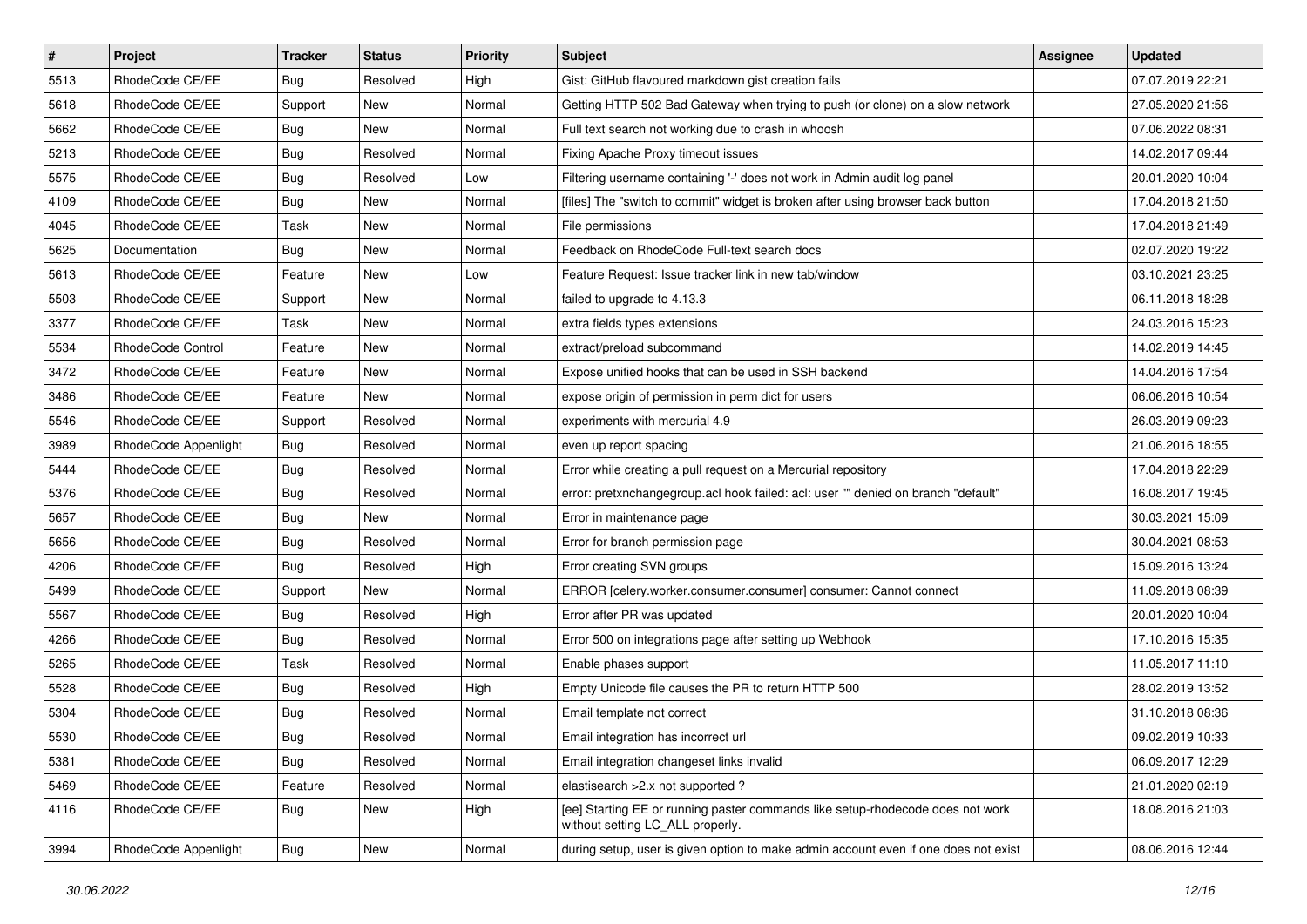| $\pmb{\#}$ | Project                | <b>Tracker</b> | <b>Status</b> | Priority | <b>Subject</b>                                                                                        | <b>Assignee</b> | <b>Updated</b>   |
|------------|------------------------|----------------|---------------|----------|-------------------------------------------------------------------------------------------------------|-----------------|------------------|
| 3351       | RhodeCode CE/EE        | Bug            | New           | Normal   | Duplicate IP whitelist entry shows error flash                                                        |                 | 21.03.2016 15:54 |
| 3382       | RhodeCode CE/EE        | Bug            | <b>New</b>    | Normal   | download superrepo with subrepos                                                                      |                 | 25.03.2016 01:30 |
| 5591       | Documentation          | Support        | New           | Normal   | documentation typo                                                                                    |                 | 04.02.2020 19:43 |
| 5153       | Documentation          | Bug            | Resolved      | Normal   | Documentation: /tmp permissions                                                                       |                 | 04.01.2017 13:02 |
| 5237       | Documentation          | Support        | New           | Normal   | documentation for DR                                                                                  |                 | 06.03.2017 23:34 |
| 5529       | Documentation          | Support        | <b>New</b>    | Normal   | Documentation does not detail watched repositories                                                    |                 | 07.02.2019 00:16 |
| 4675       | RhodeCode CE/EE        | Bug            | Resolved      | Normal   | Disk free inodes are displayed incorrectly                                                            |                 | 13.12.2016 22:41 |
| 4669       | RhodeCode CE/EE        | Task           | New           | Normal   | disable pytest sugar on nix-build                                                                     |                 | 01.12.2016 12:52 |
| 5629       | RhodeCode CE/EE        | Bug            | New           | Normal   | Diff truncated on small files                                                                         |                 | 21.07.2020 08:58 |
| 3440       | RhodeCode CE/EE        | Feature        | <b>New</b>    | Normal   | [design, ux] mock-up user interface for adding a branch/bookmark                                      |                 | 05.04.2016 09:21 |
| 2744       | RhodeCode CE/EE        | Task           | Resolved      | Normal   | Deprecating Internet Explorer                                                                         |                 | 06.07.2016 12:04 |
| 5601       | RhodeCode CE/EE        | Feature        | Resolved      | Normal   | Default navigation should be by branch name not commit id                                             |                 | 04.06.2020 23:51 |
| 5679       | RhodeCode CE/EE        | Bug            | <b>New</b>    | Normal   | Data directory continues to grow until it fills disk partition                                        |                 | 25.04.2022 11:42 |
| 5496       | RhodeCode CE/EE        | Support        | <b>New</b>    | Normal   | database migration 4.11.6 mysql to 4.12.4 postgres                                                    |                 | 27.08.2018 21:17 |
| 5594       | RhodeCode CE/EE        | Bug            | Resolved      | Normal   | Credentials in Repository Settings for Pull requests are exposed                                      |                 | 28.05.2020 20:25 |
| 5623       | RhodeCode CE/EE        | <b>Bug</b>     | Resolved      | Normal   | Credentials for remote repository URL leaking in Repository Header                                    |                 | 22.07.2020 00:47 |
| 3333       | <b>RhodeCode Tools</b> | Task           | New           | Normal   | Create rhodecode-tools backup command for backup of RhodeCode Enterprise                              |                 | 17.03.2016 12:43 |
| 5462       | RhodeCode CE/EE        | <b>Bug</b>     | <b>New</b>    | Normal   | create_repo api fails with celery enabled                                                             |                 | 10.07.2018 17:49 |
| 4064       | RhodeCode Appenlight   | Feature        | New           | Normal   | Create a multiple action feature for Reports and Logs lists                                           |                 | 30.06.2016 15:18 |
| 5612       | RhodeCode CE/EE        | <b>Bug</b>     | New           | Low      | CPU cores getting maxed out by VCSServer on Repository Size request                                   |                 | 03.10.2021 23:25 |
| 5557       | RhodeCode CE/EE        | Bug            | Resolved      | Normal   | Consider removing slashes from the RSS feed names                                                     |                 | 31.10.2019 19:54 |
| 4222       | RhodeCode CE/EE        | Feature        | <b>New</b>    | Normal   | Configurable detection of READMEs                                                                     |                 | 09.09.2016 10:05 |
| 5558       | RhodeCode CE/EE        | <b>Bug</b>     | Resolved      | Low      | Commit compare window covers text                                                                     |                 | 08.07.2019 18:12 |
| 5371       | RhodeCode CE/EE        | Bug            | New           | Normal   | Comment times in Pull Requests are off by 1 day                                                       |                 | 10.04.2018 15:11 |
| 5273       | RhodeCode CE/EE        | Feature        | New           | Normal   | Comment status                                                                                        |                 | 07.04.2017 13:10 |
| 148        | RhodeCode CE/EE        | Feature        | New           | Normal   | [comments] Add per file and multiline comments in a changeset                                         |                 | 25.05.2016 10:20 |
| 5654       | RhodeCode CE/EE        | Bug            | New           | Normal   | Comment formatting broken when containing @ in a code block                                           |                 | 24.02.2021 12:10 |
| 5603       | RhodeCode CE/EE        | Feature        | Resolved      | Normal   | Code search - highlight matching search terms                                                         |                 | 30.03.2020 11:16 |
| 5637       | RhodeCode CE/EE        | Feature        | New           | Normal   | Clone URL templates - add per repository/namespace                                                    |                 | 29.10.2020 09:38 |
| 1404       | RhodeCode CE/EE        | Bug            | Resolved      | Normal   | clone of really huge git repo (4gb) causes pyro to explode                                            |                 | 07.02.2017 14:52 |
| 4140       | RhodeCode CE/EE        | Task           | Resolved      | Normal   | Check middleware chain status, and Verify that special middleware is catching<br>exceptions correctly |                 | 23.08.2016 12:13 |
| 5468       | RhodeCode CE/EE        | Support        | New           | Normal   | Check logic for updating last commit for repository groups                                            |                 | 30.08.2018 09:47 |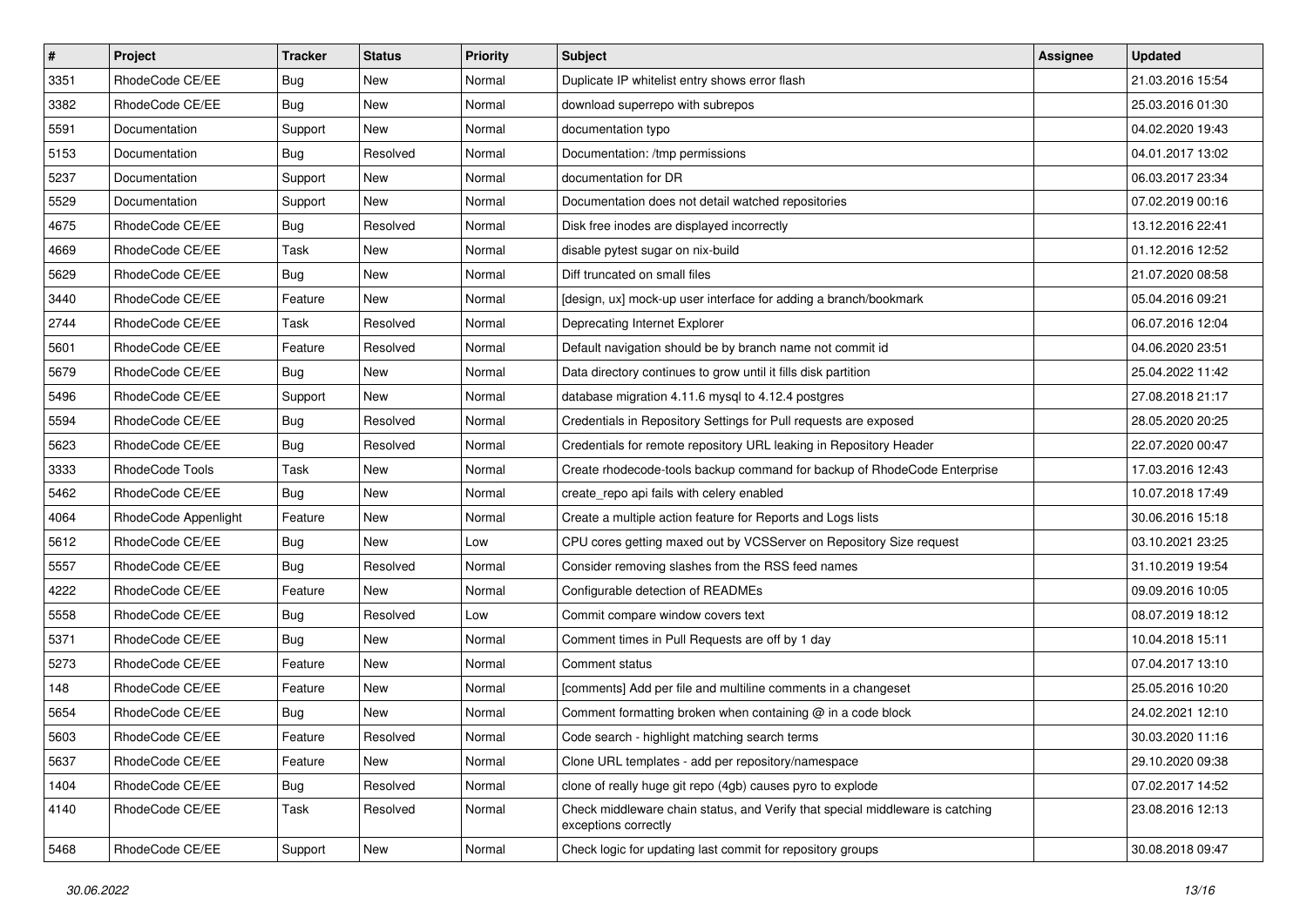| $\pmb{\#}$ | Project              | <b>Tracker</b> | <b>Status</b> | <b>Priority</b> | Subject                                                                                       | <b>Assignee</b> | <b>Updated</b>   |
|------------|----------------------|----------------|---------------|-----------------|-----------------------------------------------------------------------------------------------|-----------------|------------------|
| 5560       | RhodeCode CE/EE      | <b>Bug</b>     | Resolved      | High            | Check all permission API function to flush caches for auth_perms                              |                 | 08.06.2021 23:56 |
| 5482       | RhodeCode CE/EE      | Bug            | Resolved      | Normal          | Changing a repo's 'Remote pull uri' in its Settings fails with 'No repo type specified'       |                 | 31.10.2018 08:37 |
| 5631       | RhodeCode CE/EE      | Feature        | New           | Normal          | Change target of PR                                                                           |                 | 31.07.2020 17:05 |
| 5461       | RhodeCode CE/EE      | <b>Bug</b>     | Resolved      | Normal          | Changes to user group permissions via API are not audit logged                                |                 | 30.08.2018 09:47 |
| 5490       | RhodeCode CE/EE      | <b>Bug</b>     | Resolved      | Normal          | Changes to repo group permissions via API are not audit logged                                |                 | 28.02.2019 13:52 |
| 5187       | RhodeCode CE/EE      | Feature        | Resolved      | Normal          | changelog dynamic loading of commits                                                          |                 | 12.06.2018 12:31 |
| 5609       | RhodeCode CE/EE      | Support        | Resolved      | Normal          | Change git diff algorithm                                                                     |                 | 31.03.2020 22:08 |
| 5600       | RhodeCode CE/EE      | Feature        | New           | Normal          | Change default repository landing page                                                        |                 | 27.01.2021 01:04 |
| 3956       | RhodeCode CE/EE      | <b>Bug</b>     | New           | Normal          | [ce] - svn commit with all 'None' properties (author, message, etc.)                          |                 | 23.05.2016 17:22 |
| 4166       | RhodeCode CE/EE      | <b>Bug</b>     | Resolved      | Urgent          | [ce] Rhodecode crashing after MySQL error                                                     |                 | 23.08.2016 23:35 |
| 3963       | RhodeCode CE/EE      | Bug            | New           | Normal          | [ce] Getting a newly added repo via remap/rescan via api gives no data                        |                 | 27.05.2016 05:02 |
| 4154       | RhodeCode CE/EE      | <b>Bug</b>     | New           | Low             | [ce, ee] user register via github captcha                                                     |                 | 05.08.2016 22:51 |
| 4192       | RhodeCode CE/EE      | Feature        | Resolved      | Normal          | [ce, ee] slack/hipchat integrations group commits by branch pushed                            |                 | 09.09.2016 19:01 |
| 4040       | RhodeCode CE/EE      | <b>Bug</b>     | New           | Low             | [ce, ee] logout when logged out causes 403 Cross-site request forgery detected                |                 | 23.06.2016 13:40 |
| 4163       | RhodeCode CE/EE      | Task           | New           | Normal          | [ce, ee] celery refactor + upgrade                                                            |                 | 15.08.2016 12:32 |
| 3239       | RhodeCode CE/EE      | Task           | Resolved      | Normal          | Catch all route for repo page or repo group page is always executing checks for<br>every page |                 | 21.04.2016 11:30 |
| 5605       | RhodeCode CE/EE      | <b>Bug</b>     | Resolved      | Normal          | Cannot set subversion compatibility to 1.10                                                   |                 | 30.03.2020 17:27 |
| 5524       | RhodeCode CE/EE      | Bug            | New           | High            | Cannot log into RhodeCode anymore                                                             |                 | 15.01.2019 17:08 |
| 5504       | RhodeCode CE/EE      | Feature        | New           | Normal          | Buttons to copy commit hash and to expand the commit message in the repo<br>summary view      |                 | 26.10.2018 00:59 |
| 4283       | RhodeCode CE/EE      | Task           | Resolved      | Normal          | bump whoosh to 2.7.4 release                                                                  |                 | 13.12.2016 21:08 |
| 5184       | RhodeCode CE/EE      | Task           | Resolved      | Normal          | bump pyramid to 1.7.X                                                                         |                 | 06.02.2017 21:50 |
| 2944       | RhodeCode CE/EE      | Task           | New           | Normal          | Bump gunicorn to 19.4 version                                                                 |                 | 17.03.2016 12:58 |
| 4666       | RhodeCode CE/EE      | Task           | Resolved      | Normal          | Bump git and mercurial to latest versions                                                     |                 | 02.12.2016 19:01 |
| 2882       | RhodeCode CE/EE      | Feature        | New           | Normal          | Bulk comment submit                                                                           |                 | 17.03.2016 17:50 |
| 5342       | RhodeCode Appenlight | Bug            | New           | Low             | Broken link [Applications Modify application]                                                 |                 | 21.06.2017 21:21 |
| 4044       | RhodeCode CE/EE      | Feature        | Resolved      | Normal          | <b>Branch permissions</b>                                                                     |                 | 30.08.2018 09:48 |
| 4272       | RhodeCode CE/EE      | Feature        | New           | Normal          | Better SPAM protection                                                                        |                 | 12.10.2016 11:14 |
| 4252       | RhodeCode CE/EE      | Support        | New           | Normal          | Backup & Recovery                                                                             |                 | 07.10.2016 19:47 |
| 4062       | RhodeCode Appenlight | Feature        | <b>New</b>    | Normal          | A way to see browser breakdown for an error                                                   |                 | 30.06.2016 15:16 |
| 3362       | RhodeCode CE/EE      | Task           | New           | Normal          | auth-plugins, indicate visually that plugin is turned on but NOT enabled                      |                 | 22.03.2016 19:03 |
| 5321       | RhodeCode CE/EE      | Feature        | Resolved      | Normal          | Audit logs                                                                                    |                 | 21.06.2017 12:49 |
| 3334       | RhodeCode CE/EE      | <b>Bug</b>     | New           | Normal          | Attempt to edit .coveragerc through the online file editor                                    |                 | 17.03.2016 13:49 |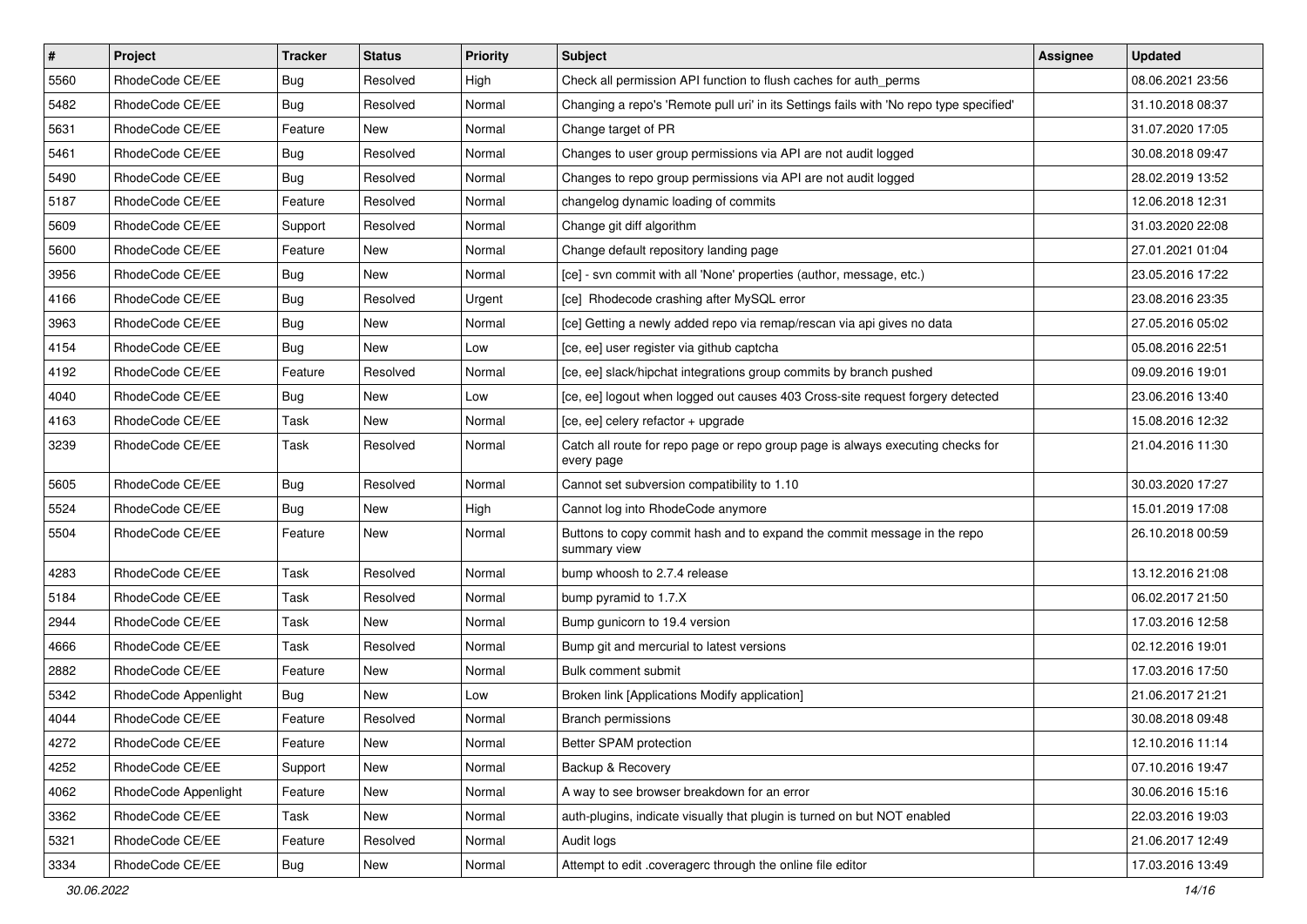| #    | Project                  | <b>Tracker</b> | <b>Status</b> | <b>Priority</b> | <b>Subject</b>                                                                                                                                                                       | <b>Assignee</b> | <b>Updated</b>   |
|------|--------------------------|----------------|---------------|-----------------|--------------------------------------------------------------------------------------------------------------------------------------------------------------------------------------|-----------------|------------------|
| 5510 | RhodeCode CE/EE          | Bug            | New           | High            | AssertionError: unexpected parameters: user_agent & hook_type                                                                                                                        |                 | 31.07.2021 11:14 |
| 4017 | RhodeCode Appenlight     | Feature        | New           | Low             | application logos need help                                                                                                                                                          |                 | 14.06.2016 11:52 |
| 4301 | RhodeCode CE/EE          | Feature        | New           | Normal          | [API] toggle force password reset in api for Idap users                                                                                                                              |                 | 28.10.2016 15:43 |
| 5201 | RhodeCode CE/EE          | Task           | Resolved      | Normal          | API: implement describe-methods                                                                                                                                                      |                 | 13.02.2017 15:57 |
| 4677 | RhodeCode CE/EE          | Support        | Resolved      | High            | API get repo refs not working?                                                                                                                                                       |                 | 19.12.2016 11:46 |
| 5527 | RhodeCode CE/EE          | Support        | New           | Normal          | API: expose human readable failure reason                                                                                                                                            |                 | 30.01.2019 17:43 |
| 3260 | RhodeCode CE/EE          | Task           | New           | Normal          | api: expose get repo node method                                                                                                                                                     |                 | 17.03.2016 12:56 |
| 5423 | Documentation            | Support        | Resolved      | Normal          | API-Documentation for Method "create_repo_group" faulty                                                                                                                              |                 | 22.01.2018 16:23 |
| 4290 | RhodeCode CE/EE          | Task           | New           | Normal          | Allow to transplant the review status to merged commits                                                                                                                              |                 | 17.04.2018 21:50 |
| 3373 | RhodeCode CE/EE          | Feature        | New           | Normal          | Allow to create Bookmarks and Branches from UI                                                                                                                                       |                 | 05.04.2016 09:21 |
| 3364 | RhodeCode CE/EE          | Support        | New           | High            | Allow Specifying the Commit Message for Pull Request Merges                                                                                                                          |                 | 17.04.2018 21:51 |
| 5617 | RhodeCode CE/EE          | Feature        | New           | Normal          | Allow PRs to non-head bookmarks                                                                                                                                                      |                 | 20.05.2020 12:25 |
| 4071 | RhodeCode Appenlight     | Feature        | New           | Normal          | Allow for easy out-out of assigned permissions                                                                                                                                       |                 | 05.07.2016 10:14 |
| 5556 | RhodeCode CE/EE          | Bug            | New           | Normal          | After upgrade RhodeCode Enterprise, pull request via API adds repo owner as<br>default reviewer                                                                                      |                 | 01.01.2020 13:09 |
| 5410 | RhodeCode CE/EE          | Bug            | New           | Normal          | After converting to CE, we get the following error when trying to view some repos in<br>the UI: "UnicodeDecodeError: 'ascii' codec can't decode byte" (full error in<br>Description) |                 | 25.01.2018 20:45 |
| 3987 | RhodeCode Appenlight     | Bug            | New           | Normal          | adjust footer so it's consistent with the website footer                                                                                                                             |                 | 15.06.2016 10:20 |
| 5582 | <b>RhodeCode Control</b> | Feature        | New           | Normal          | Add the version number of a PR in the HTTP API                                                                                                                                       |                 | 15.01.2020 10:45 |
| 5225 | RhodeCode CE/EE          | Task           | Resolved      | Normal          | add tag of author/contribitor to comments                                                                                                                                            |                 | 11.05.2017 11:10 |
| 5229 | RhodeCode CE/EE          | Task           | Resolved      | Normal          | add support for https://clipboardjs.com/                                                                                                                                             |                 | 21.01.2020 02:19 |
| 3999 | RhodeCode CE/EE          | Feature        | Resolved      | Normal          | Add `send account information` to user creation page                                                                                                                                 |                 | 28.06.2016 15:22 |
| 5405 | RhodeCode CE/EE          | Bug            | New           | Normal          | Add repository from UI leads to HTTP/404                                                                                                                                             |                 | 28.11.2017 11:39 |
| 5537 | RhodeCode CE/EE          | Task           | Resolved      | Normal          | Add owner to create_pull_request API                                                                                                                                                 |                 | 28.02.2019 13:52 |
| 4063 | RhodeCode Appenlight     | Feature        | New           | Normal          | add option to specify custom value in dashboard select                                                                                                                               |                 | 30.06.2016 15:17 |
| 3979 | RhodeCode CE/EE          | Feature        | New           | Normal          | Add kanban board                                                                                                                                                                     |                 | 05.06.2016 21:20 |
| 5611 | RhodeCode CE/EE          | Feature        | Resolved      | Normal          | Add information "is the pull request up to date?" in the PR page                                                                                                                     |                 | 03.10.2021 23:24 |
| 5641 | RhodeCode CE/EE          | Feature        | New           | Normal          | "Add draft" / (x) button usability                                                                                                                                                   |                 | 30.11.2020 20:53 |
| 4182 | RhodeCode CE/EE          | Feature        | New           | Normal          | add direct link from notification to corresponding PR                                                                                                                                |                 | 19.08.2016 12:35 |
| 4191 | RhodeCode CE/EE          | Feature        | New           | Normal          | Add custom Image logo option to header                                                                                                                                               |                 | 22.08.2016 14:49 |
| 5638 | RhodeCode CE/EE          | Feature        | New           | Normal          | Add "Copy full url path" button                                                                                                                                                      |                 | 05.02.2021 20:23 |
| 3981 | RhodeCode CE/EE          | Feature        | Resolved      | Normal          | Add cloud hosting like Gitlab, GitHub                                                                                                                                                |                 | 02.03.2020 09:14 |
| 3980 | RhodeCode CE/EE          | Feature        | New           | Normal          | Add CI engine                                                                                                                                                                        |                 | 05.06.2016 21:32 |